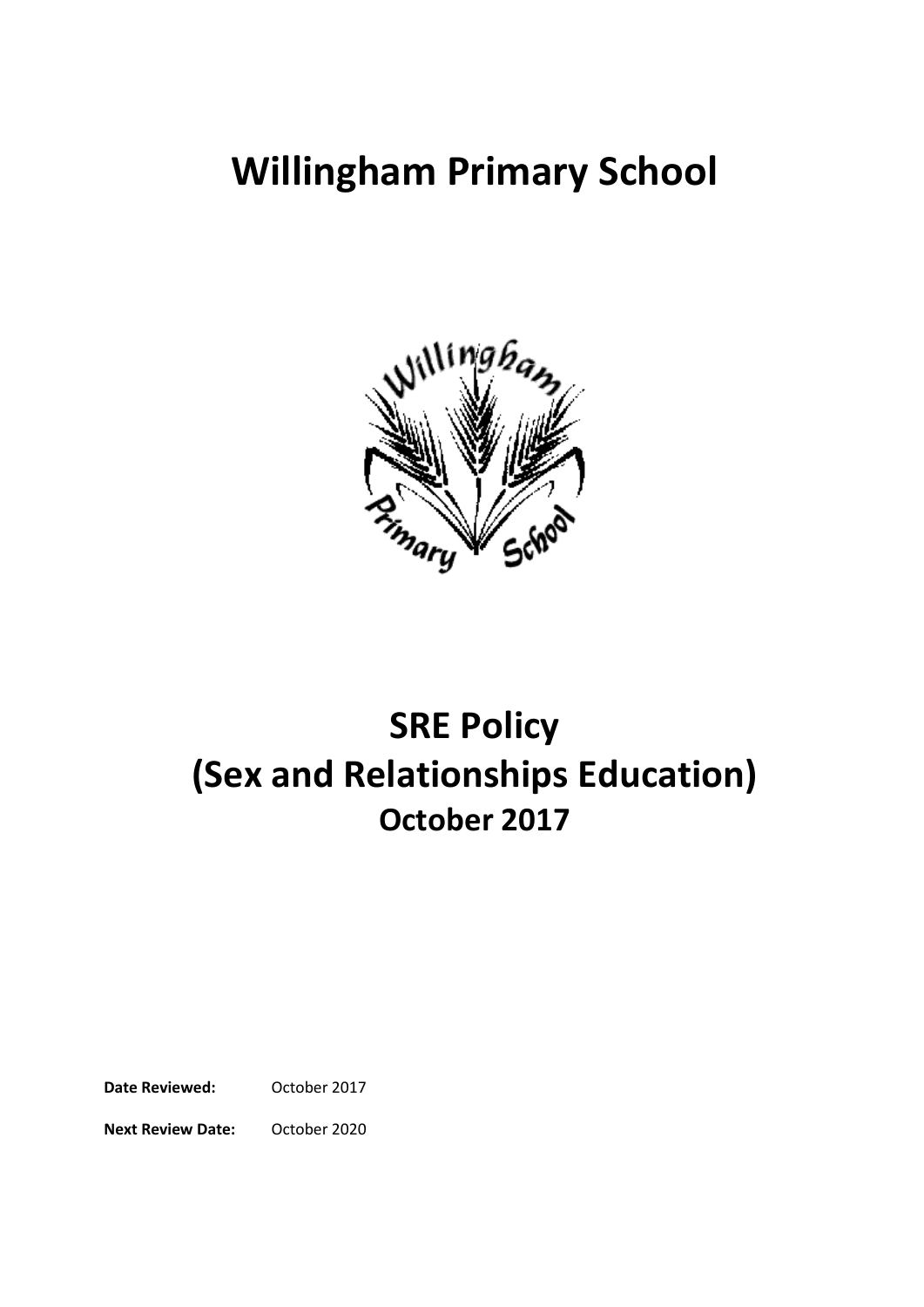### **Contents**

### **Section 1 The Context of our SRE Policy**

- a) Our Shared Beliefs about SRE
- b) Entitlements
- c) The Wider Agenda

### **Section 2 Our SRE Policy**

- a) Introduction
- b) Our Aims for SRE
- c) Delivering Our SRE Curriculum
- d) Responsibilities for Curriculum Delivery and Policy Implementation
- e) Teaching Methodologies
- f) Inclusion
- g) Resources
- h) Use of Visitors to Support SRE
- i) Confidentiality
	- 1) Safeguarding and Child Protection
	- 2) Sexually Active Pupils
- j) Staff Training
- k) Role of Governors
- l) Pupil Participation
- m) Working with Parents/Carers and our School Community
- n) Monitoring, Evaluating and Reviewing Our SRE Policy
- o) Glossary

#### **Section 3 Sensitive Issues**

- a) Puberty
- b) Contraception
- c) Abortion
- d) STI's and HIV/AIDS
- e) Sexual Identity and Sexual Orientation

#### **Section 4 Appendices**

a) The Curriculum for SRE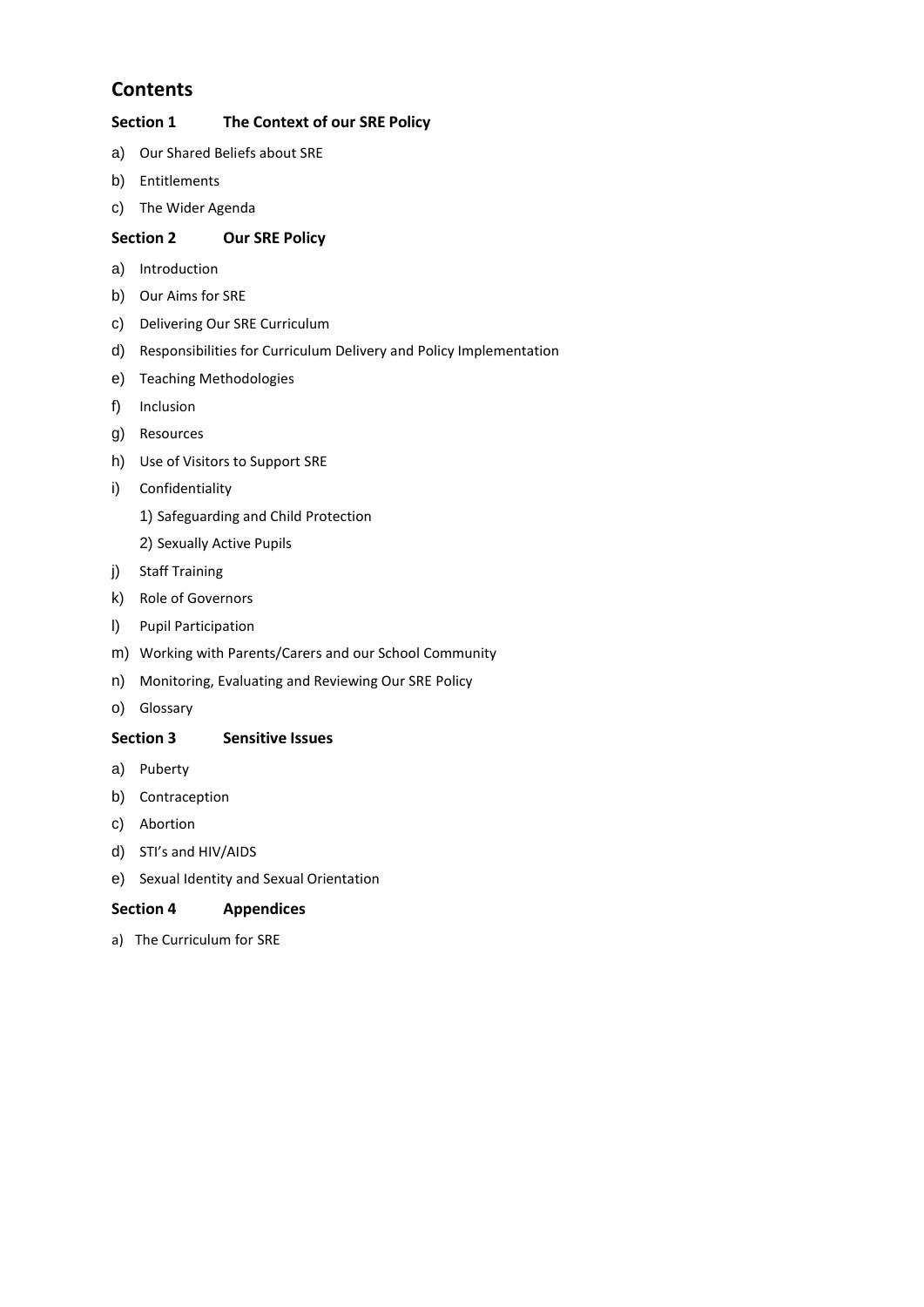# **Section 1**

# **The Context of our Sex and Relationships Education Policy**

### a) **Our Shared Beliefs about SRE**

In our school we believe:

- SRE is lifelong learning about ourselves including our emotions, self-esteem, relationships, rights and responsibilities, sexual behaviour, sexuality and sexual health. It takes place in many contexts: at home, at school and in the community.
- SRE is an entitlement for all young people. Difference and diversity must be taken into account when delivering SRE. Special educational needs or disability, gender, sexual orientation and age, nationality, religion, cultural and linguistic background, all affect access to SRE.
- SRE is most effective when provided in the wider context of social and emotional development. In schools, successful SRE is firmly rooted in personal, social and health education (PSHE).
- SRE must enable young people to gain information, develop and transfer skills and explore attitudes and values, in order to support informed decision-making.

### b) **Entitlements**

We, together with our community partners, are committed to working towards the implementation and development of the following entitlements.

**Children** are entitled to:

- Accurate, up-to-date, useful and appropriate information delivered in a way that meets their individual needs
- A well-planned, well-delivered SRE programme, which is flexible to caterfor their changing needs over time
- Know where and how to access information, support and localservices
- Be informed about issues of confidentiality and how it affects them
- Have their views and ideas received in a respectful and non-judgemental manner
- Be involved in developing and evaluating the content, delivery and timing of their SRE programme.

#### **Adults working with children** are entitled to:

- Access to high quality, up-to-date, accurate information, resources and training
- Mutual understanding of roles and responsibilities in relation to the planning and delivery of SRE
- Contribute their views and ideas in support of the development of SRE for children
- Professional guidance and support
- Opportunities to share good practice
- Be informed about issues of confidentiality and procedures to be followed.

#### **Parents, carers and other adults in the community** are entitled to:

- Accessible, accurate, up-to-date, information delivered in a way which meets their needs
- A safe and supportive environment fortheir children
- Information on how and when SRE is taught
- Understand their rights and responsibilities in relation to SRE policy and curriculum
- Be informed about issues of confidentiality and how it affects them and their children
- Have their views and ideas received in a respectful, non-judgemental manner.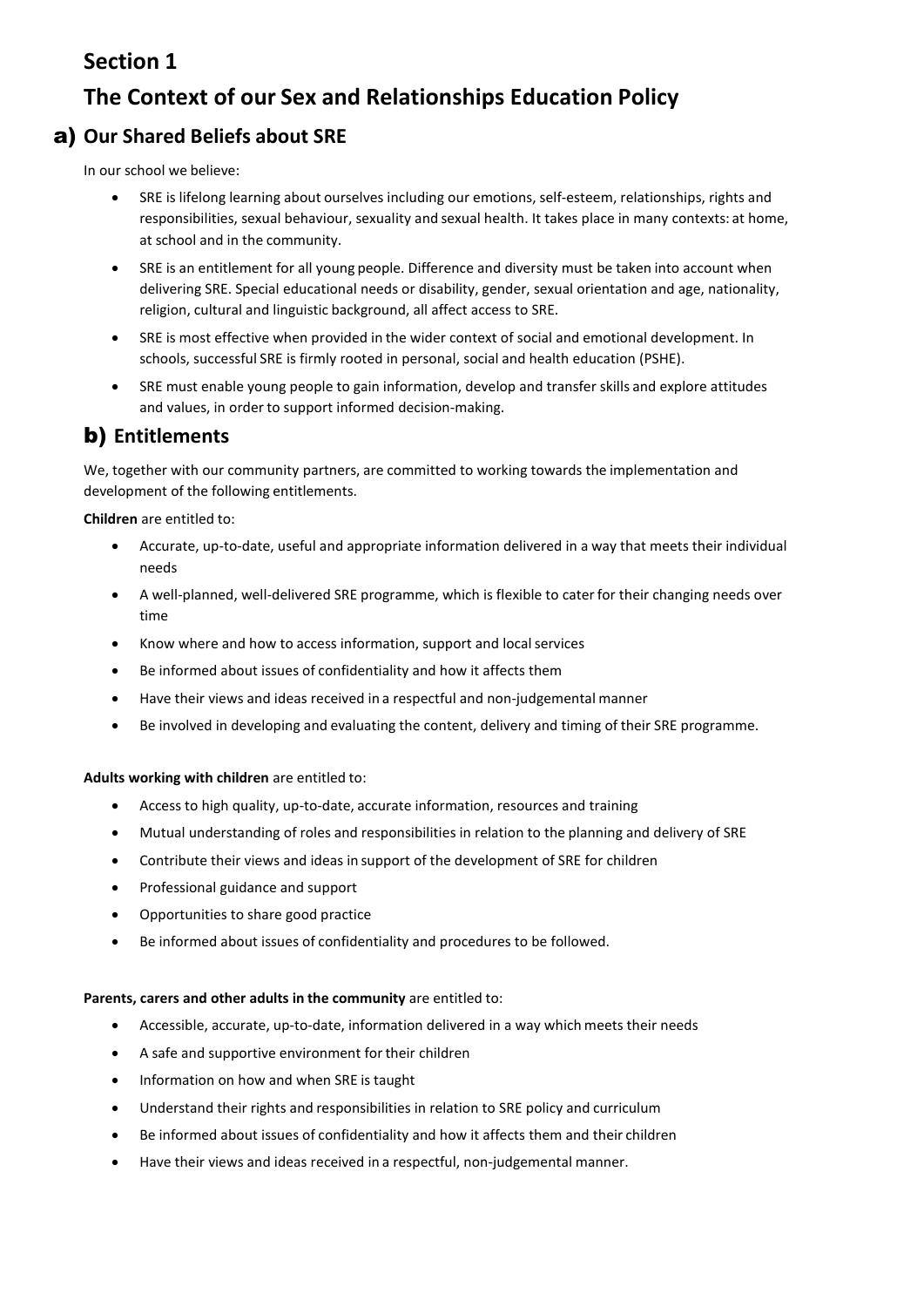# c) **The Wider Agenda**

SRE is part of the wider agenda of promoting positive relationships and sexual health for young people to which many individuals and organisations in our community contribute. Our SRE Policy contributes to meeting local and national priorities as described in strategies such as:

- *Every Child Matters*
- *Healthy School Status*
- *Teenage Pregnancy Strategies*
- *Sexual Health Strategies*
- *Looked After Children*
- *Children and Young People's Plan*
- *HIV and Sexual Health Strategy*
- *National Service Framework for Children, Young People and Maternity Services*
- *Safeguarding and Child Protection*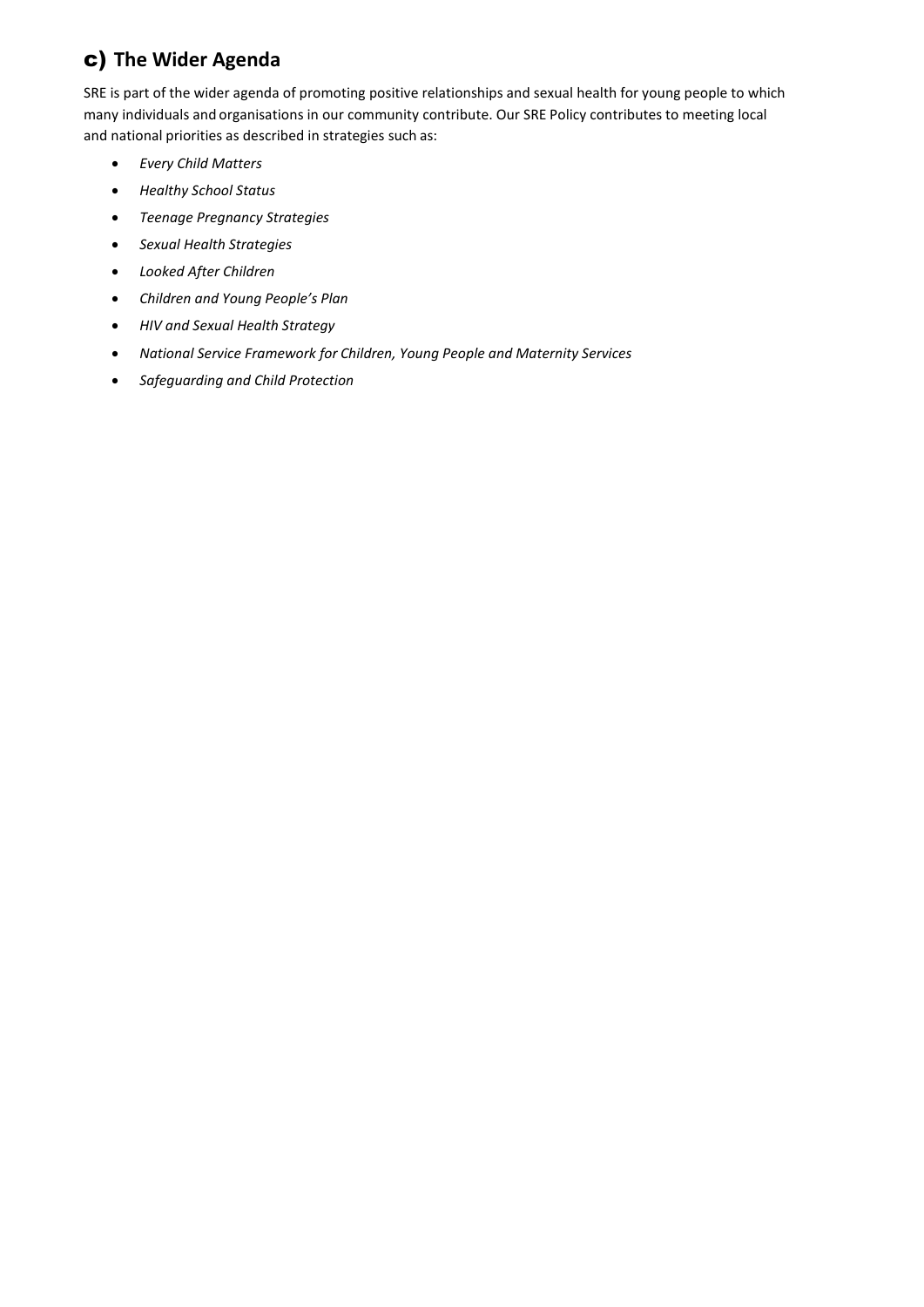# **Section 2 Our Sex and Relationships Education Policy**

# a) **Introduction**

Our work in SRE is set in the wider context of our school values and ethos:

- We provide a broad and balanced curriculum for all our pupils, which values their diverse backgrounds and needs.
- We promote pupil's self-esteem and emotional wellbeing and help them to form and maintain worthwhile and satisfying relationships, based on respect for themselves and for others, at home, at school, at work and in the community.

Other school policies are relevant to our provision of SRE: PSHE and Citizenship, Safeguarding and Child Protection*,* Positive Behaviour, Anti-Bullying*,* Equality.

This SRE Policy will be made available to staff on the school network.

This policy is consistent with current national legislation (Education Act 1996 and Learning and Skills Act 2000). It is also consistent with current national guidance 'Sex and Relationship Education Guidance' (DfEE 2000) and recent supplementary guidance 'SRE for the 21<sup>st</sup> Century'. Our Policy reflects the view of SRE contained within the Schools White Paper 'The Importance of Teaching' (Nov 2010), that children need high quality SRE, so they can make wise and informed choices. Our Policy also reflects recommendations from OfSTED and the Sex Education Forum.

We are engaged in the following areas of work, which support this policy and the delivery of effective SRE: continuing work within the Primary Personal Development Programme, developing as a healthy school

Our SRE policy is the responsibility of the governing body and has been developed through discussion with staff and parents and reviewed by staff. It was discussed and ratified by the school governors on 10/6/16.

# b) **Our Aims for SRE**

All adults will work towards achieving these aims for SRE in our school. We seek to enableour children to:

- *develop interpersonal and communication skills*
- *develop positive values and a moral framework that will guide their decisions and behaviour*
- *develop understanding of the value of marriage, stable relationships and family life as a positive environment for bringing up children*
- *respect themselves and others, their views, backgrounds, cultures and experiences*
- *develop loving, caring relationships based on mutual respect*
- *name the private parts of the body confidently and communicate with trusted adults to keep themselves safe*
- *understand the process of human reproduction*
- *understand the reasons for and benefits of delaying sexual activity*
- *be prepared for puberty and the emotional and physical effects of body changes*
- *understand the attitudes and skills needed to maintain their sexual health*
- *recognise and avoid exploitative relationships*
- *have opportunities throughout theirschooling to address SRE in an age-appropriate way*
- *value, care for and respect their bodies*
- *access additional advice and support*.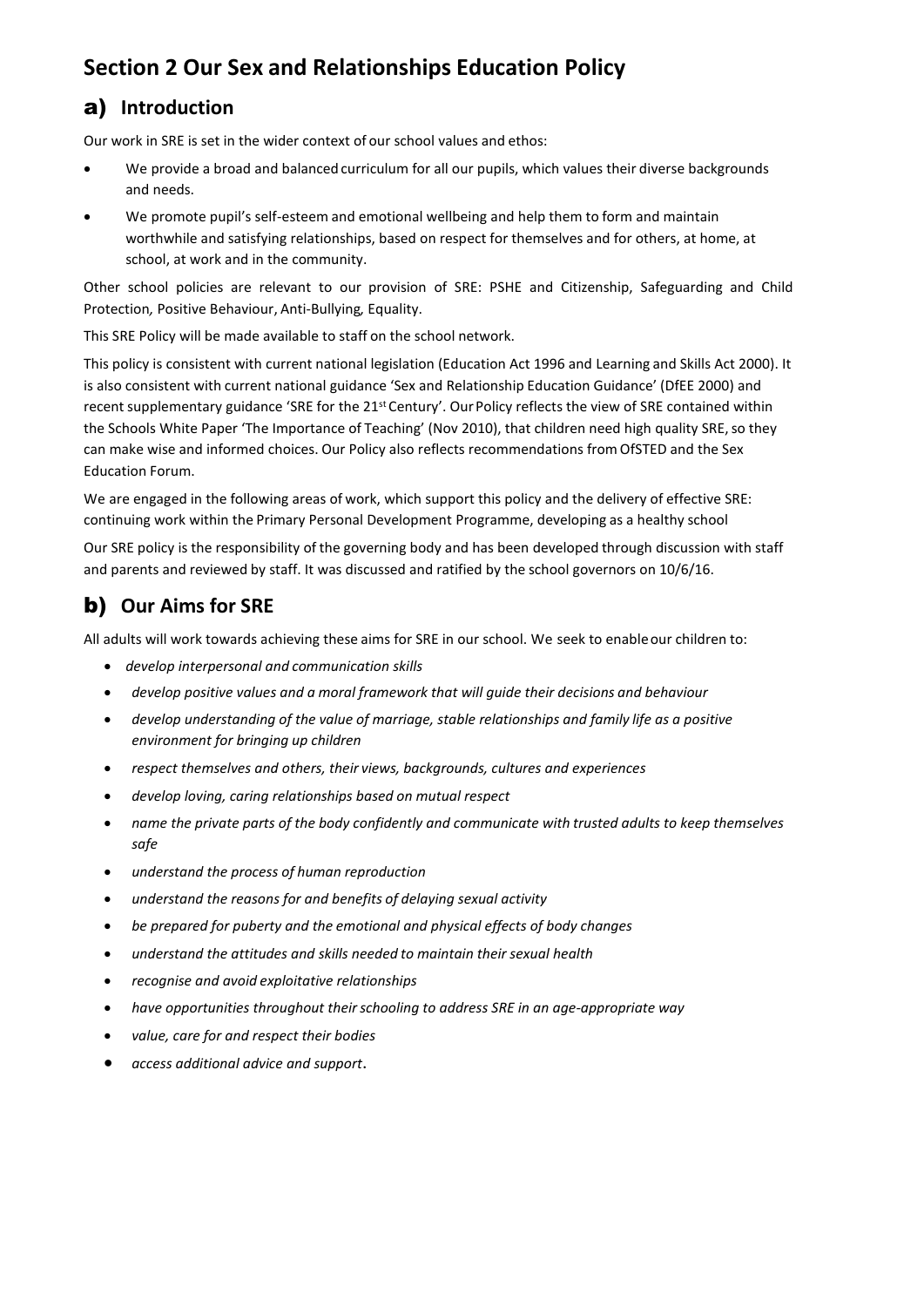# c) **Delivering our SRE curriculum**

Our Curriculum for SRE (see Appendix A) describes the elements which will be taught. The Curriculum is wholly consistent with the National Curriculum (2014), DfE and OfSTED guidance. It also reflects best practice described by the Sex Education Forum. Some elements of our SRE curriculum are part of the compulsory National Curriculum for Science (e.g. the biological aspects of puberty and reproduction) and some parts are based on non-statutory guidance from the PSHE Association.

We consider SRE to be a continuous process of learning, which begins well before the children enter our school and continues into adulthood.We have planned a progressive curriculum appropriate to each age group. All adults working with children have a part to play in supporting the delivery of SRE.

The objectives of the SRE Curriculum will be taught in:

- PSHE through designated lessons, circle time, focused events, health weeks
- Other Curriculum areas, especially Science, English, RE and PE
- Enrichment activities, especially our assembly programme, visits from the Life Education Centre, social skills groups, involvement in school trips and adventurous activities, activities carried out as part of our development as a healthy school.

Specific Units of Work on SRE are planned into our teaching programme every year. As described in our PSHCE long term plan. Specific content on Puberty will be taught in Year 5 and revisited in Year 6.

We understand that at times children will benefit from varying methods of delivering the SRE curriculum. For example, we may use single-sex groups or small group teaching where this will help us to meet the needs of children more effectively, we will use team teaching where this enables usto best use teacher expertise. We will ensure there are positive educational reasons for each method of delivery.

### d) **Responsibilities for Curriculum Delivery and Policy Implementation**

- We regard it as the shared responsibility of all adults working in the school to respond appropriately to a child's request for information and advice. All staff are encouraged to access support from colleagues where necessary.
- The SRE curriculum will primarily be delivered by class teachers.
- Those delivering SRE will have responsibility for assessing children's needs and selecting appropriate activities and methodologies to meet these needs, supported by the PSHCE Co-ordinator.
- The PSHCE Co-ordinator is responsible for reviewing and evaluating SRE at ourschool. The PSHE Coordinator will report to the Head Teacher in this task.
- Staff will be assisted in their planning and delivery of the 'Curriculum for SRE' by the PSHCE Co-ordinator who will, with support, provide lesson plans and activities for colleagues, collate assessments, liaise with PSHCE advisors, plan INSET to meet staff needs and liaise with visitors who support the SRE curriculum.
- Governors hold responsibility for the SRE Policy and will be assisted in monitoring its implementation by the PSHCE Co-ordinator.

### e) **Teaching Methodologies**

**Ground Rules:** SRE is taught in a safe, non- judgemental environment where adults and children are confident that they will be respected. Specific ground rules will be established at the beginning of any SRE work, in addition to those already used in the classroom. They will coverthe following areas:

- Appropriate use of language
- The asking and answering of personal questions
- Strategies for checking or accessing information.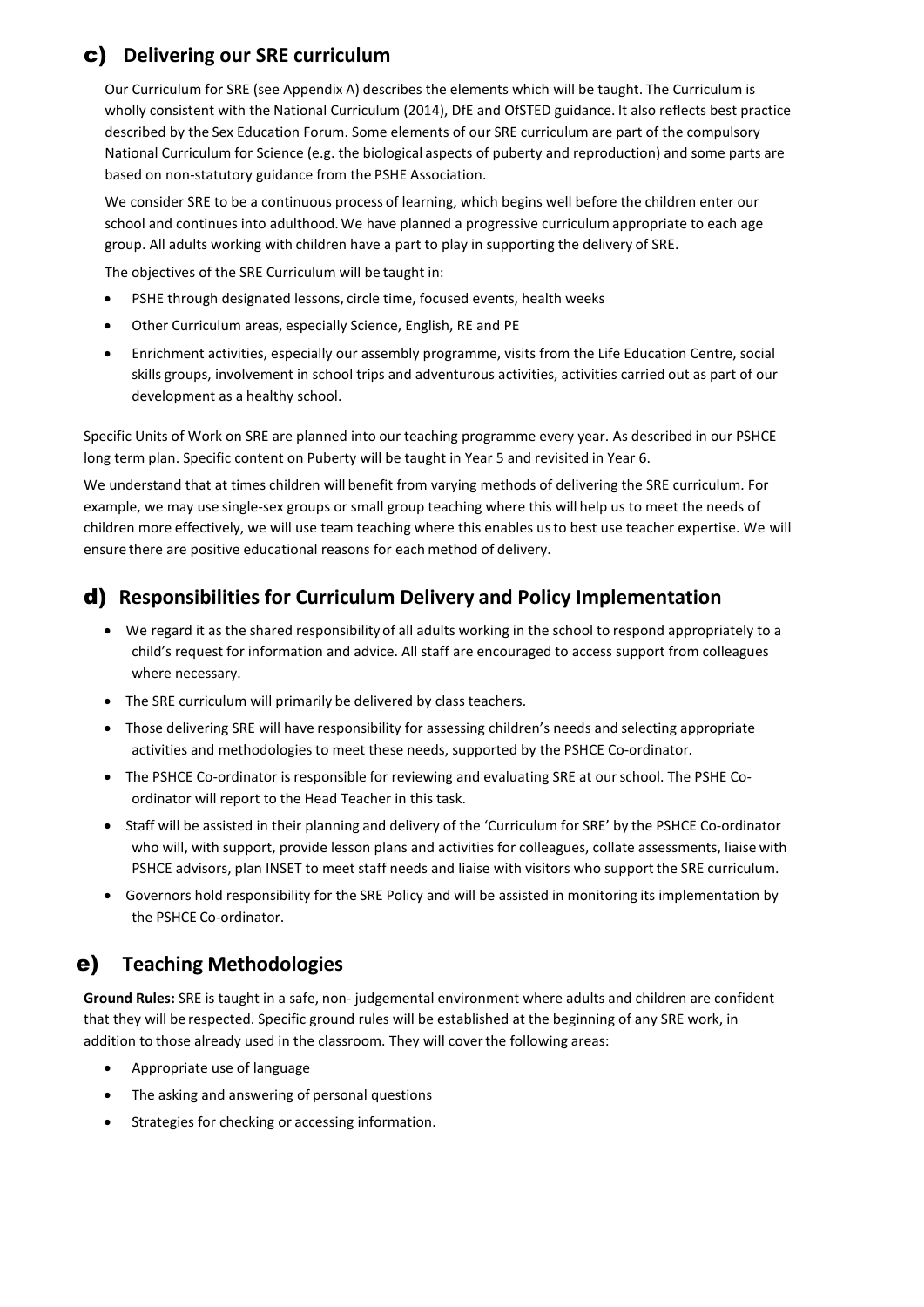**Answering Questions:** We acknowledge that sensitive and potentially difficult issues will arise in SRE as children will naturally share information and ask questions. When spontaneous discussion arises, it will be guided in a way which reflectsthe stated school aims and curriculum content for SRE. As a first principle we will answer questionsrelating to the taught planned curriculum for that age group to the whole class. We will answer questions relating to areas beyond the taught planned curriculum for that age group, in a sensitive and age appropriate way only to the child or children who have asked the question. If a member of staff is uncertain about the answer to a question, or indeed whether they wish to answer it they will seek guidance from the PSHE leader, or use the 'Answering Children's Questions Related to Sex and Relationship Education (SRE) in the Primary School' (Appendix B)

When answering questions, we shall ensure that sharing personal information by adults, pupils or their families is discouraged. Where a question or comment from a pupil in the classroom indicates the possibility of abuse, teachers will passthis information to the designated person for child protection in line with school policy.

**Distancing Techniques:** In order to protect children's privacy, we will employ teaching and learning strategies which enable them to discuss issues without disclosing personal experience. For example, we will use fiction, puppets, case studies, role-play, DVDs, theatre in education to enable

children to share ideas and opinions and to practise their decision-making skills in a safe learning environment.

# f) **Inclusion**

We understand the importance of ensuring that all children in our school receive their entitlement to SRE. We will carefully consider specialeducational needs or disability, gender, sexual orientation and age, nationality, religion, cultural and linguistic background when planning and delivering SRE.

In relation to nationality, sexual orientation, religion and cultural diversity, we value the different backgrounds of our pupils and, in addressing different views and beliefs, seek to promote tolerance and understanding.

In order to ensure the SRE Curriculum meets the needs of all:

- We will not promote one particularlifestyle over another.
- We will not seek to gain consensus, butwill accept and celebrate difference.
- We will encourage respect anddiscourage abuse and exploitation.
- We will not ask children to representthe views of a particular religious or cultural group to their peers, unless they choose to do so.

In relation to those with special educational needs or disability, we will review our SRE programme to ensure that provision is made for those with additional needs. We will consider:

- their level of vulnerability
- their need to learn and demonstrate appropriate behaviour
- their need to develop self-esteem and positive body image
- the need to involve all staff, including ancillary staff and carers, in policy development, planning and training
- the management of personal care
- clarity about sources of support for pupils.

# g) **Resources**

We will primarily use the Cambridgeshire Primary Personal Development Programme and the resources recommended within it when planning and delivering the SRE Curriculum. We will avoida 'resource-led' approach to delivering SRE, instead focusing on the needs of the children and our planned learning objectives. We will carefullyselect resources which meet these objectives. We will carefully evaluate teacher resources, leaflets and videos, before using them. We will selectresources which: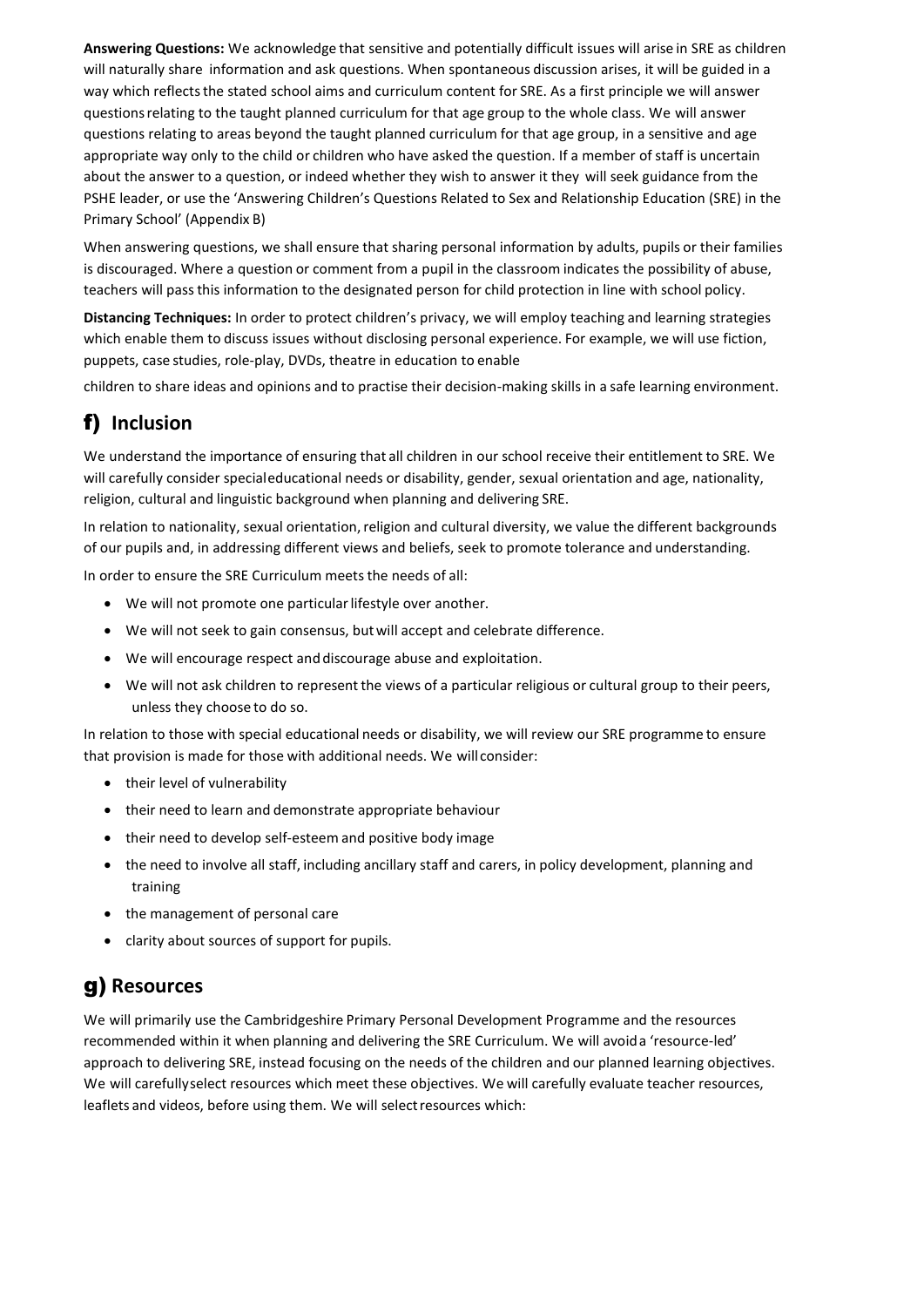- are consistent with our Curriculum for SRE
- relate to the aims and objectives of this Policy
- are suitable to the age, maturity, needs, linguistic proficiency and ability of the children
- appeal to adults and children
- are up-to-date in factual content
- are produced by a reputable organisation
- do not show unfair bias e.g. towards a commercial product
- avoid racial, gender and sexual stereotyping
- encourage active and participative learning
- conform to the legal requirements for SRE.

### h) **Use of visitors to support SRE**

We believe that SRE is most effectively taught by those who know our pupils well and are aware of their needs. We encourage visitors to ourschool who may enhance, but never replace, our planned provision. We will work closely with visitorsto ensure that the needs of our pupils are met.

We will follow this Code of Practice when working with visitors:

- The care and management of pupils is the responsibility of the school at all times.
- In class teaching situations, visitors will not be asked to work alone with pupils, but will be supported by a member of staff.
- The school will know whether visitors are DBS checked and arrangements will be made to accompany them as appropriate.
- All visitors will be made aware of the content and principles of this Policy, prior to their visit.
- All lessons will be planned in direct liaison with the PSHCE Co-ordinator or Class teacher, taking account of the age and needs of the group and the context of the work within the SRE programme.
- Visitors will be reminded that, whilst contributing to SRE in a classroom setting, they must adhere to the same confidentiality code as staff members.
- Any resources which a visitor wishes to use or distribute will be discussed and agreed with the PSHE Coordinator beforehand.
- The contributions of visitors will be regularly monitored and evaluated.

### i) **Confidentiality**

In our school we have a clear and explicit Confidentiality Policy, which is shared with staff, pupils and parents/carers. This Policy is communicated to parents/carers in the School brochure/website. The policy states that:

- Staff are unable to offer absolute confidentiality.
- We will reassure children that staff will actin their best interests and that this may involve sharing information if the child is at risk of harm.
- Children will be told if information is to be shared (unless the child is very young or has significant special needs) and will be offered appropriate support.

Professionals, such as school nurses and youth workers, are bound by their professional codes of conduct when offering advice and guidance to individual pupils. This often involves offering a greater level of confidentiality to children than school staff are able to give. However, in a classroom and other teaching situations when they are contributing to our planned SRE programme, they will follow the school's Confidentiality Policy. Health professionals will ensure that children are aware of the boundaries of confidentiality when beginning work with them.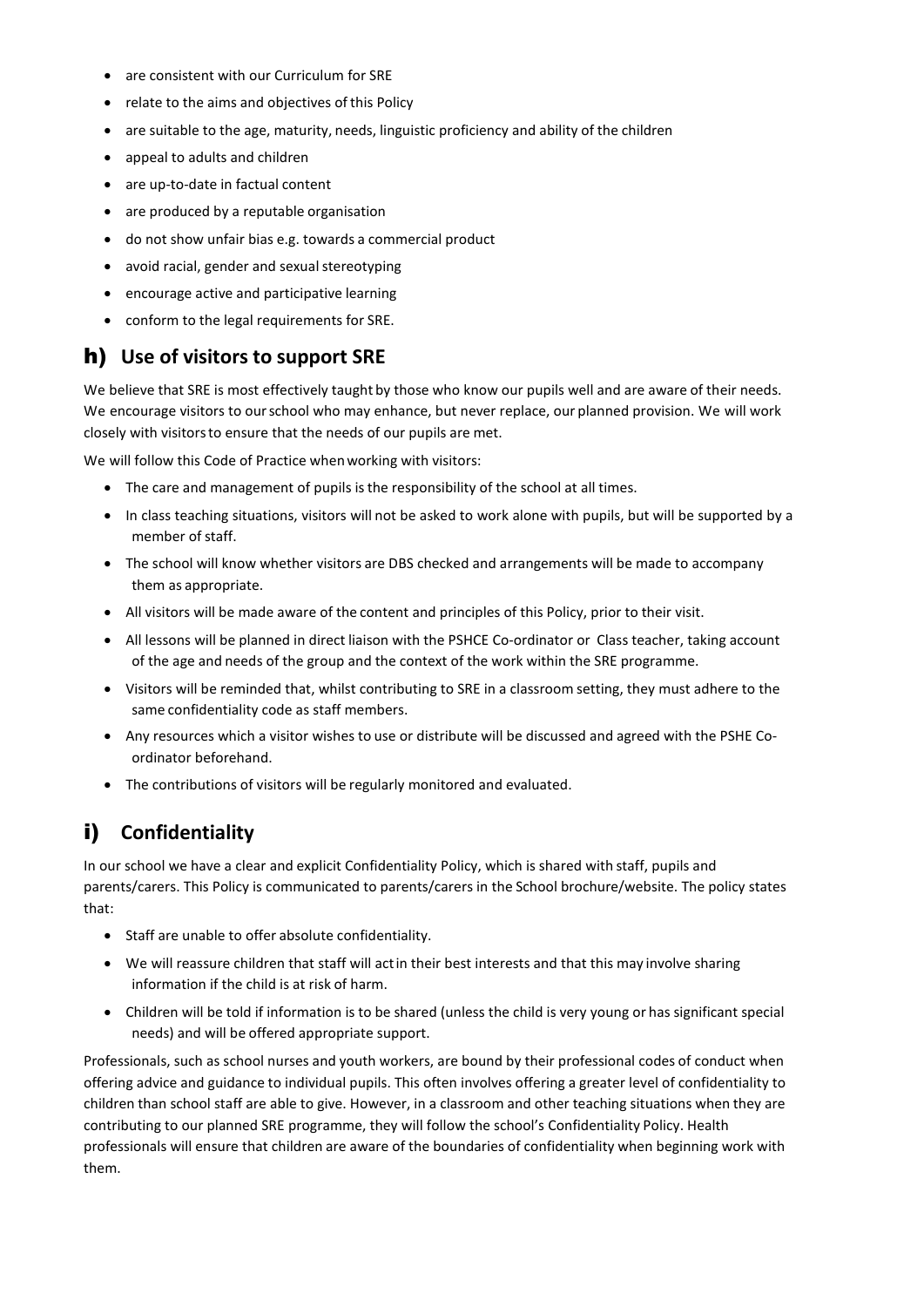#### **1) Safeguarding and Child Protection**

We recognise that because effective SRE may alert children to what is appropriate and inappropriate sexual behaviour, there is an increased possibility that a disclosure relating to abuse may be made. All staff are aware of the Safeguarding and Child Protection procedures and will report the disclosure to the designated person for child protection immediately.

#### **2) Sexually Active Pupils**

There are extremely rare occasions when a primary-aged child, who is sexually active or contemplating sexual activity, approaches an adult. If this occurs in our school, it will be viewed as a child protection issue. The designated member of staff will follow Safeguarding and Child Protection Procedures and seek advice from the relevant agency.

# j) **Staff Training**

Teaching SRE can be very rewarding, but we understand that, in order to feel confident, staff need opportunities to develop the knowledge, skills and attitudes. We recognise that all adults have different personal beliefs and attitudes about SRE. We will discuss relevant issues and, where appropriate, arrange training to enable staff members to feel confident in delivering the Curriculum for SRE. We will also encouragethe sharing of good practice. Those with special responsibility for the development of SRE will be offered opportunities to consult with advisors.

# k) **Role of Governors**

This Policy describes the governors' views on how SRE will be delivered in addition to requirements of the National Curriculum.

It is the responsibility of the governors to ensure, through consultation, that the SRE Policy reflects the wishes of the parents and the views of our community. It is the responsibility of governorsto ensure that the Policy is made available to parents.

In order to facilitate this process, the SRE Policy will appear annually on the agenda of a governors' meeting. The policy will be published on the school website for parents/carers to view.

# l) **Pupil Participation**

We will involve children in the evaluation and development of their SRE in ways appropriate to their age.

- a. We will refer to local/countywide/national data e.g. Health Related Behaviour Survey for our school/district.
- b. We will engage the children in assessment activities to establish their development needs, for example 'Draw and Write' activities
- c. We will encourage children to askquestions as they arise by providing anonymous question boxes.
- d. We will ask children to reflect on their learning and set goals for future learning.
- e. We will consult children (e.g. through School Council) about their perception of the strengths of our SRE programme and the areas to be further developed.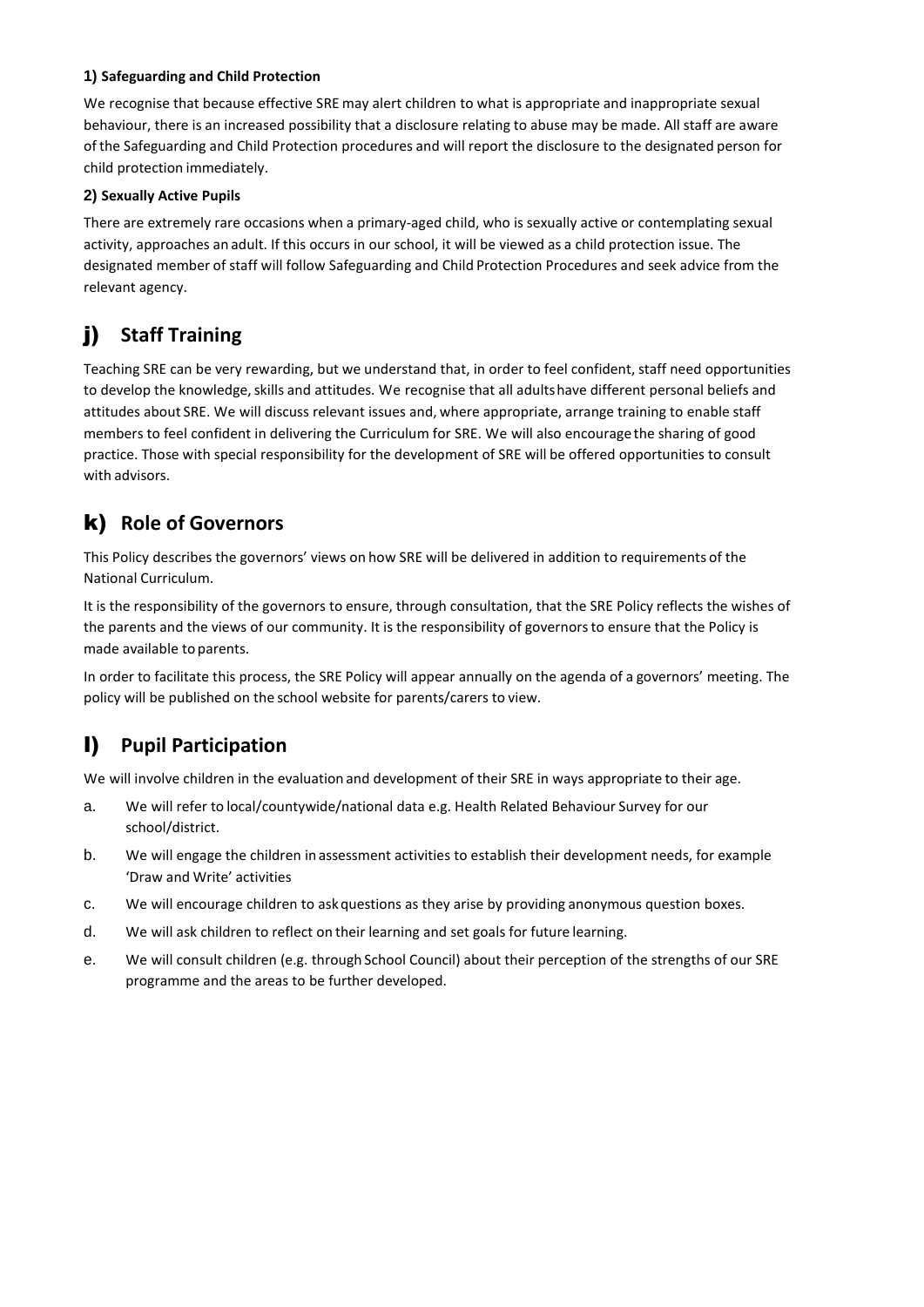# m) **Working with Parents/Carers and our School Community**

Parents and carers are the key figures in supporting their children through the emotional and physical aspects of growing up. We recognisethat many children would prefer to receive information about SRE from their parents and carers.

Therefore we seek to work in partnership with parents and carers when planning and delivering SRE. We will encourage this partnershipby:

- a. Informing parents and carers by letter or leaflet of forthcoming SRE topics
- b. Inviting parents to learn more about resources and activities used in SRE
- c. Gathering parents' views on the SRE Policy and taking these into account when it is being reviewed
- d. Informing parents and carers about the SRE programme as their child joins the school through the school brochure/prospectus/website
- e. Providing supportive information about parents' role in SRE
- f. Inviting parents to discuss their views and concerns about SRE on an informal basis.

Parents and carers will be given access to this Policy on request. It will be available on the school website.

Parents and carers have the right to withdraw their children only from all or part of those elements of SRE which are not included in the statutory national curriculum Programmes of Study for Science. They are able to withdraw their children from those elements which fall within the non- statutory guidance for PSHE. The school will make alternative arrangements for children whose parents or carers withdraw them.

Any parent or carer who wishes to withdraw their child should, in the first instance, contact the class teacher or Head Teacher to discuss the matter.

Appendix A will be used to guide the discussion to explain clearly which areas of SRE are statutory and which are non-statutory. We will enable parents wishing to withdraw their children from the non-statutory elements of SRE to access the leaflet [8K DFES SRE and Parents.](http://www.cambridgeshirepshe.org.uk/SRE/8KDFESSREAndParents.pdf) Parents or carers will be asked to reconfirm their decision to withdraw each time SRE is planned for their child's class/year group.

### n) **Monitoring, Evaluating and Reviewing our SRE Policy**

Monitoring and evaluation of the Policy is the responsibility of the governing body. Information will be gathered from the Head Teacher, the PSHE Co-ordinator and parents to inform judgements about effectiveness.

We are committed to working towards the delivery of the Entitlements (1b) and the provision of the 'Curriculum for SRE' (4a).

- We will reflect on our contribution to the provision of the Entitlements for SRE and seek to develop this.
- We will continue to work inpartnership with parents/carers and members of our community to ensure the delivery of high quality SRE for our children.

The Policy will be formally reviewed every three years. The next review will take place in October 2020.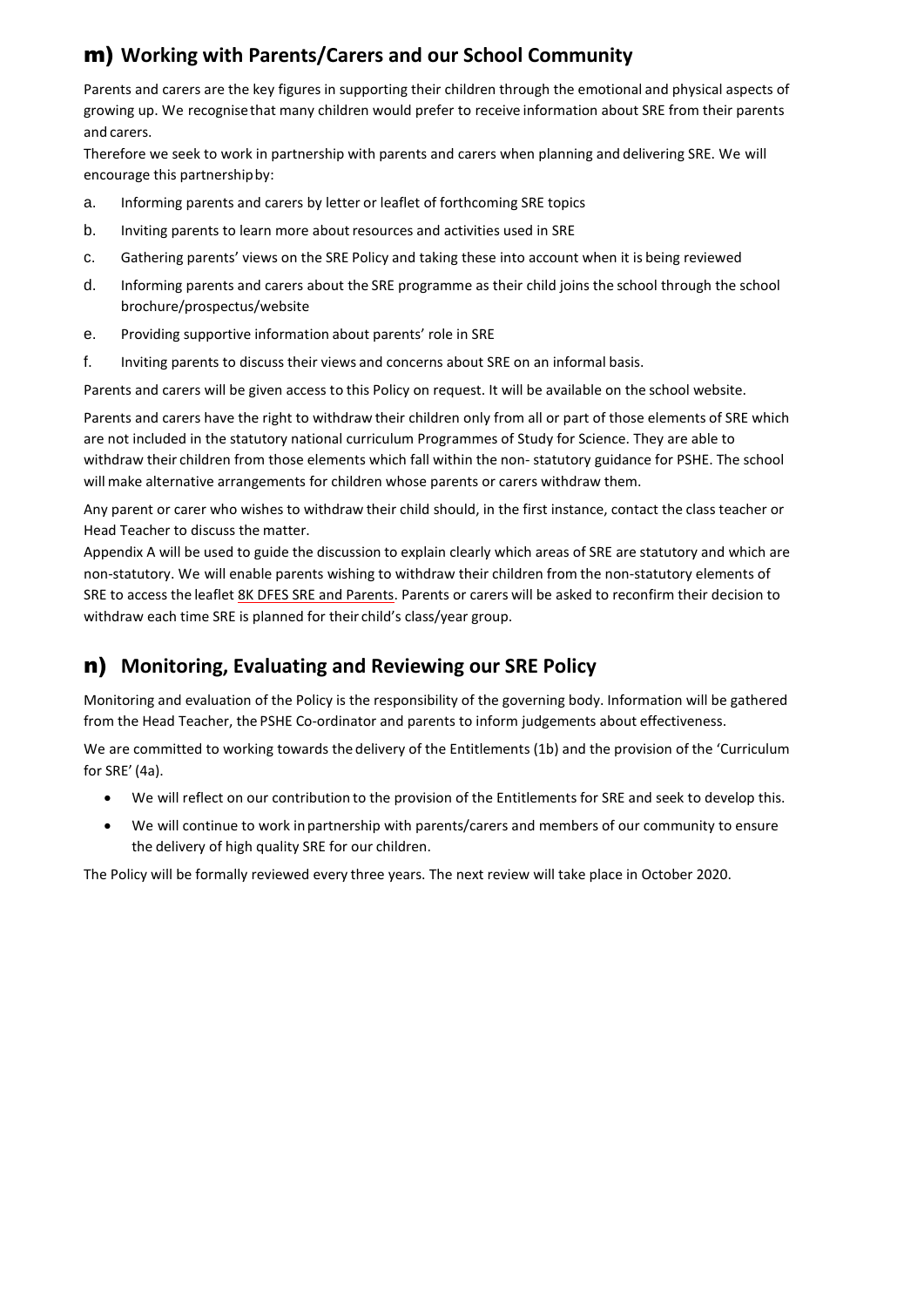# o) **Glossary**

**Abortion:** the expulsion of a foetus from the womb. This may be spontaneous (miscarriage), but is most commonly used to describe a process where expulsion is induced.

**AIDS:** Acquired Immune Deficiency Syndrome

**Community:** All people who live, work or in some other way impact on the lives of children in the area in which they live.

**Co-ordinator:** The lead member of staff in school for a particular area of work.

**DfE Department for Education** (previously known as DCFS: Department for Children, Families and Schools, DfES: Department for Education and Skills and DfEE Department for Education and Employment)

**HIV:** Human Immunodeficiency Virus, the virus which causes AIDS

**PSHE:** Personal, Social and Health Education

**School:** Any educational establishment **SRE:** Sex and Relationships Education **STI:** Sexually Transmitted Infection

Visitor: Someone who is not a member of school staff, who contributes to the planned provision of SRE or offers another service, such as giving advice or support. A visitor may be a member of another organisation (e.g. health professional, youth worker) or an individual (e.g. parent with a new baby).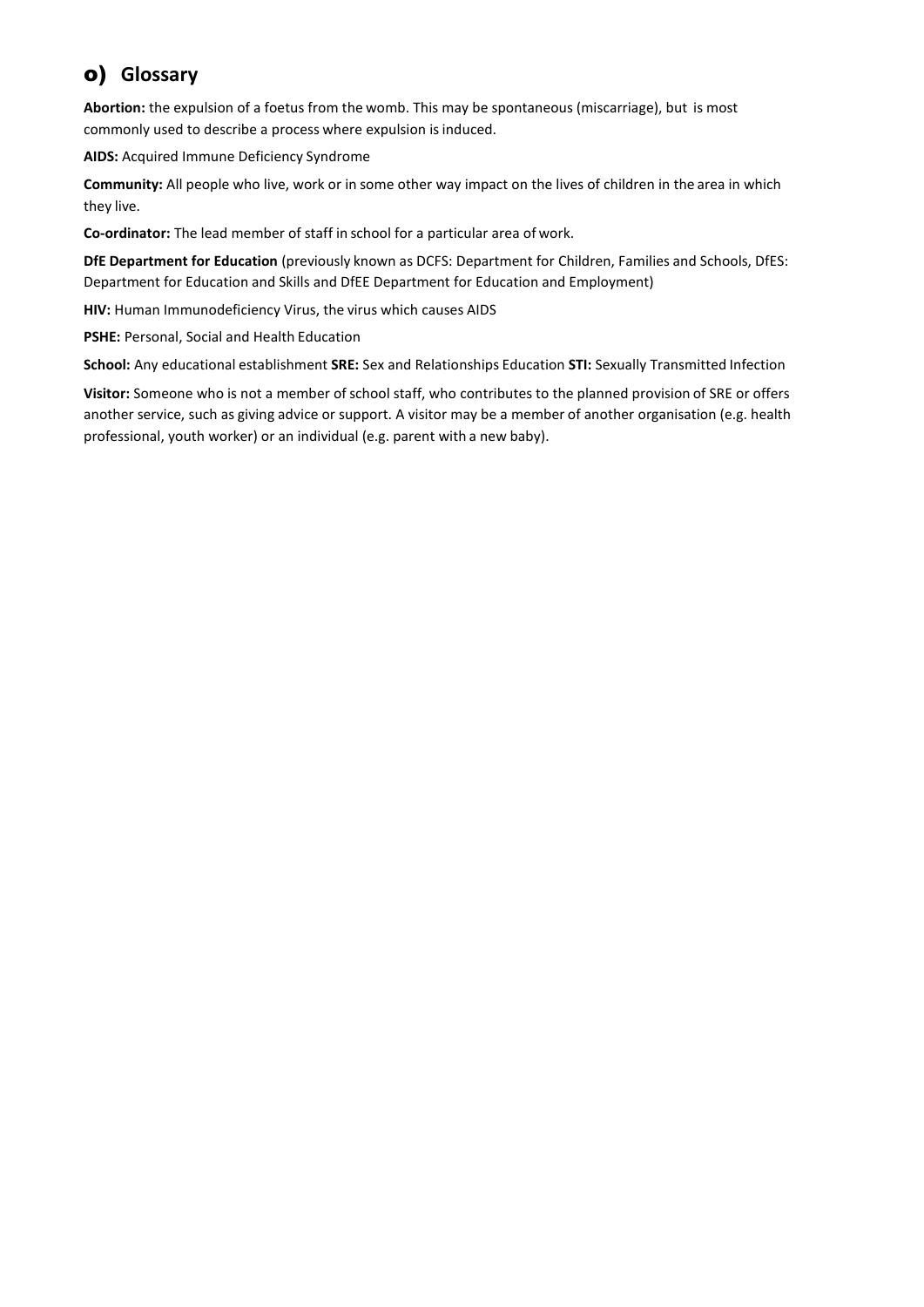# **Section 3 Sensitive Issues**

# a) **Puberty**

**Primary:** We will teach about puberty in Years 5 and 6, in accordance with our Curriculum for SRE. Younger children may be aware of puberty and we will answer their questions appropriately on an individual basis. We recognise the importanceof ensuring that both boys and girls have a good understanding of puberty before they reach it. If a Year 4 child appears to have an advanced physical development, we will consider whether they too should be involved in lessons about puberty. This will always be done in consultation with parents. We may use single sex groups to address particular needs, such as girls' practical need for information about managing periods. We maywork with groups of Year 5 and Year 6 pupilsseparately to ensure they receive appropriate information at these age groups.

We will ensure that sensitive arrangements are made for girls who have started menstruating. This includes the provision of sanitary disposal units and the discreet provision of 'emergency' sanitary protection. Staff will respond to such requests discreetly.

# b) **Contraception**

**Primary:** We recognise that many primary-aged children are aware of some forms of contraception and have begun to understand that adults do not only engage in sexual activity when they wish to reproduce. Children may ask direct questions about contraception, or may reveal knowledge (accurate or inaccurate) about contraception in discussion with adults or their peers. We willrefer to guidelines for responding to these questionsin *'*6B [Answering Children's SRE Questions in](http://www.cambridgeshirepshe.org.uk/SRE/6BAnsweringSREQuestionsPrimary.pdf) the [Primary School'](http://www.cambridgeshirepshe.org.uk/SRE/6BAnsweringSREQuestionsPrimary.pdf)*.* We will answer children's questions in general terms and will ensure that our answers reflect the responsible choices adults make in deciding when to have children. This will enable pupils to further understand the responsibilities of adult life.

We have also decided to address this issuedirectly in very broad terms as part of the taught SRE Curriculum at Year 6. The learning will be set in the context of responsible parenting decisions. It will not include details regarding access to or application of contraception.

There are extremely rare occasions when an adult in a primary school may believe that a child's question about contraception derives from a child's own sexual activity or contemplation ofsexual activity. In this case, the adult will consult immediately with the designated teacher for child protection, who will make sensitive arrangements, ensuring there has been discussion with the child and explanation of the Confidentiality Policy, to involve the child's parents and, if necessary, other professionals. Sexual activity under 13 is always a matter of Safeguarding and Child Protection.

# c) **Abortion**

Primary: We recognise that some children might be aware of abortion and that they might be developing attitudes towards it. They may also ask questions about it. Adults in schools will acknowledge these questions and respond generally to factual enquiries on an individual basis, rather than in a whole class discussion*.*

# d) **Sexually Transmitted Infections (STIs) and HIV/AIDS**

**Primary:** We will not teach directly about STI's, however elements of our SRE and Science Curricula will prepare the ground for this explicit teaching later e.g. by discussing some issues around HIV/AIDS. We will discuss the different ways any disease might be spread and steps a child might take to reduce this. Some children will be aware of STI's or HIV/AIDS and may ask questions about them in relation to SRE or perhaps drug education. Adults in school will acknowledge these questions and respond generally to factual enquiries on an individual basis, rather than in a whole class discussion.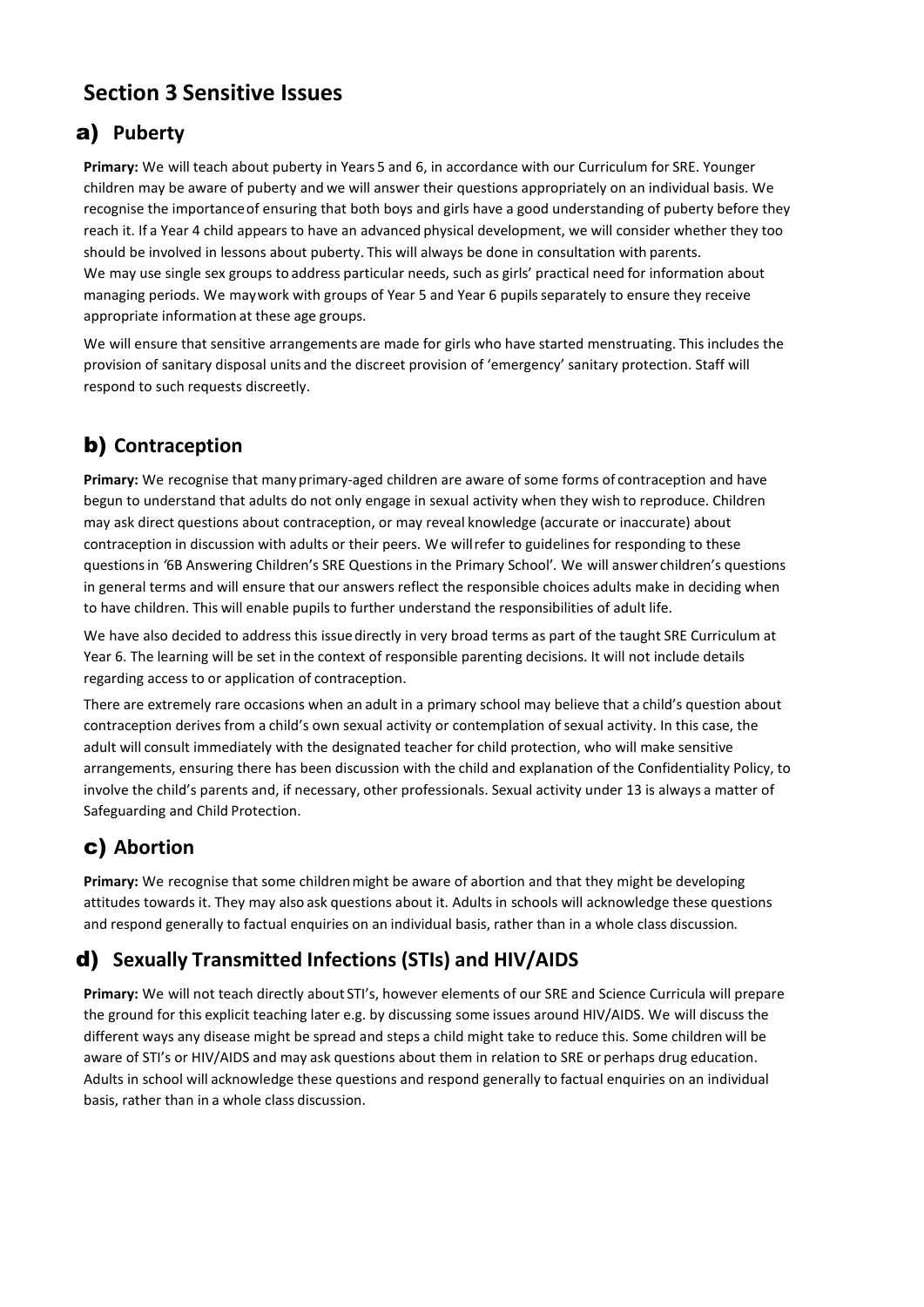# e) **Sexual Identity and Sexual Orientation**

**Primary:** We understand our responsibility to ensure that SRE meets the needs of all our pupils. Whatever their developing sexuality, children must feel that SRE is relevant to them and sensitive to their needs. We will not teach directly aboutsexual orientation, but acknowledge that many children will be aware of both heterosexual and homosexual relationships and may ask questions about these. We will answer these questions factually, in a general way, seeking to challenge prejudice. We will discuss different family arrangements, including same sex partners, when considering relationships. If we encounter examples of homophobic language or attitudes we will challenge these. Incidents of homophobic bullying will be dealt with according to our Anti-Bullying Policy which explicitly refers to homophobic bullying.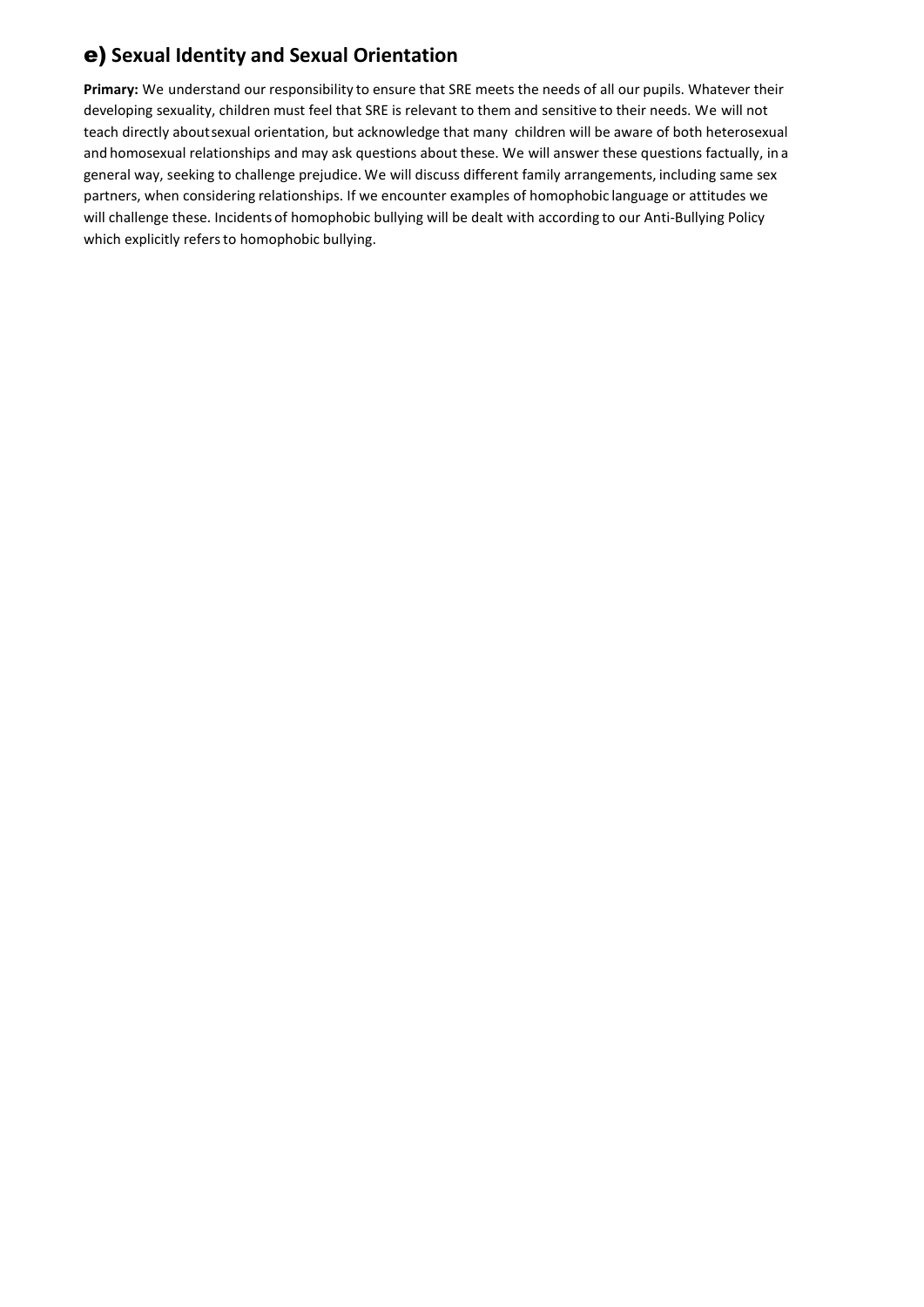### **Section 4 Appendix A The Curriculum for Sex and Relationships Education Foundation Stage (Age 4 - 5)**

| Early<br>Learning<br>Goals<br>(2012) | Health and self-care: children know the importance for good health of physical exercise, and a healthy diet, and talk about<br>ways to keep healthy and safe. They manage their own basic hygiene and personal needs successfully, including dressing<br>and going to the toilet independently.<br>Managing feelings and behaviour: children talk about how they and others show feelings, talk about their own and others'<br>behaviour, and its consequences, and know that some behaviour is unacceptable. They work as part of a group or class, and<br>understand and follow the rules. They adjust their behaviour to different situations, and take changes of routine in their<br>stride. Making relationships: children play co-operatively, taking turns with others. They take account of one another's ideas<br>about how to organise their activity. They show sensitivity to others' needs and feelings, and form positive relationships<br>with adults and other children.<br>People and communities: children talk about past and present events in their own lives and in the lives of family members.<br>They know that other children don't always enjoy the same things, and are sensitive to this. They know about similarities<br>and differences between themselves and others, and among families, communities and traditions.<br>The world: children know about similarities and differences in relation to places, objects, materials and living things. They<br>talk about the features of their own immediate environment and how environments might vary from one another. They<br>make observations of animals and plants and explain why some things occur, and talk about changes. |
|--------------------------------------|--------------------------------------------------------------------------------------------------------------------------------------------------------------------------------------------------------------------------------------------------------------------------------------------------------------------------------------------------------------------------------------------------------------------------------------------------------------------------------------------------------------------------------------------------------------------------------------------------------------------------------------------------------------------------------------------------------------------------------------------------------------------------------------------------------------------------------------------------------------------------------------------------------------------------------------------------------------------------------------------------------------------------------------------------------------------------------------------------------------------------------------------------------------------------------------------------------------------------------------------------------------------------------------------------------------------------------------------------------------------------------------------------------------------------------------------------------------------------------------------------------------------------------------------------------------------------------------------------------------------------------------------------------------------------------------------------------------------|
|--------------------------------------|--------------------------------------------------------------------------------------------------------------------------------------------------------------------------------------------------------------------------------------------------------------------------------------------------------------------------------------------------------------------------------------------------------------------------------------------------------------------------------------------------------------------------------------------------------------------------------------------------------------------------------------------------------------------------------------------------------------------------------------------------------------------------------------------------------------------------------------------------------------------------------------------------------------------------------------------------------------------------------------------------------------------------------------------------------------------------------------------------------------------------------------------------------------------------------------------------------------------------------------------------------------------------------------------------------------------------------------------------------------------------------------------------------------------------------------------------------------------------------------------------------------------------------------------------------------------------------------------------------------------------------------------------------------------------------------------------------------------|

The following section gives the questions our children will engage with as part of our planned SRE provision. These areas will be covered using the Cambridgeshire Primary Personal Development Programme (CPPDP) Unit My Body and Growing Up BG F. Knowledge (PSHE) Skills (PSHE) Skills (PSHE) Skills (PSHE) Attitudes (PSHE) What does my body look like? How has my body changed as it has grown? Who are the members ofmy family and trusted people who look after me? What differences and similarities are there between our bodies? How can I look after my body and keepit clean? What can my body do? How am I learning to take care of myself and what do I still need help with? How do I feel about growing up? The following section gives the Learning Objectives included in the Cambridgeshire Primary Personal Development Programme Unit My Body and Growing Up BGF. To describe their own appearance and name external body parts including using agreed names for the sexual parts. To understand ways in which their body has changed since they were a baby. To understand how members of their family and other trusted people care for and look after them. To recognise similarities and differences between the bodies of girls and boys. To understand ways of looking after their body and keeping it clean. To understand and value what their bodies can do. To understand ways in which they can take responsibility for looking after themselves and recognise situations where they still need tobe supported by others. To recognise how growing up makes themfeel. Below are questions children will engage with as part of our wider Wellbeing programme and in other taught areas of PSHE Knowledge (PSHE) Skills (PSHE) Skills (PSHE) Skills (PSHE) Skills (PSHE) Attitudes (PSHE) Who is my family and how dowe care for each other? Who are the different people who make up a family? How do I know if something is safe or unsafe? How can I be a good friend? Can I recognise and show my emotions? Can I recognise emotions in other people and say how they are feeling? • Can I say 'No' if I feel unsure about something and it does not feel safe or good? What things are especially important to my family and me? What do I think I have to keep safe from?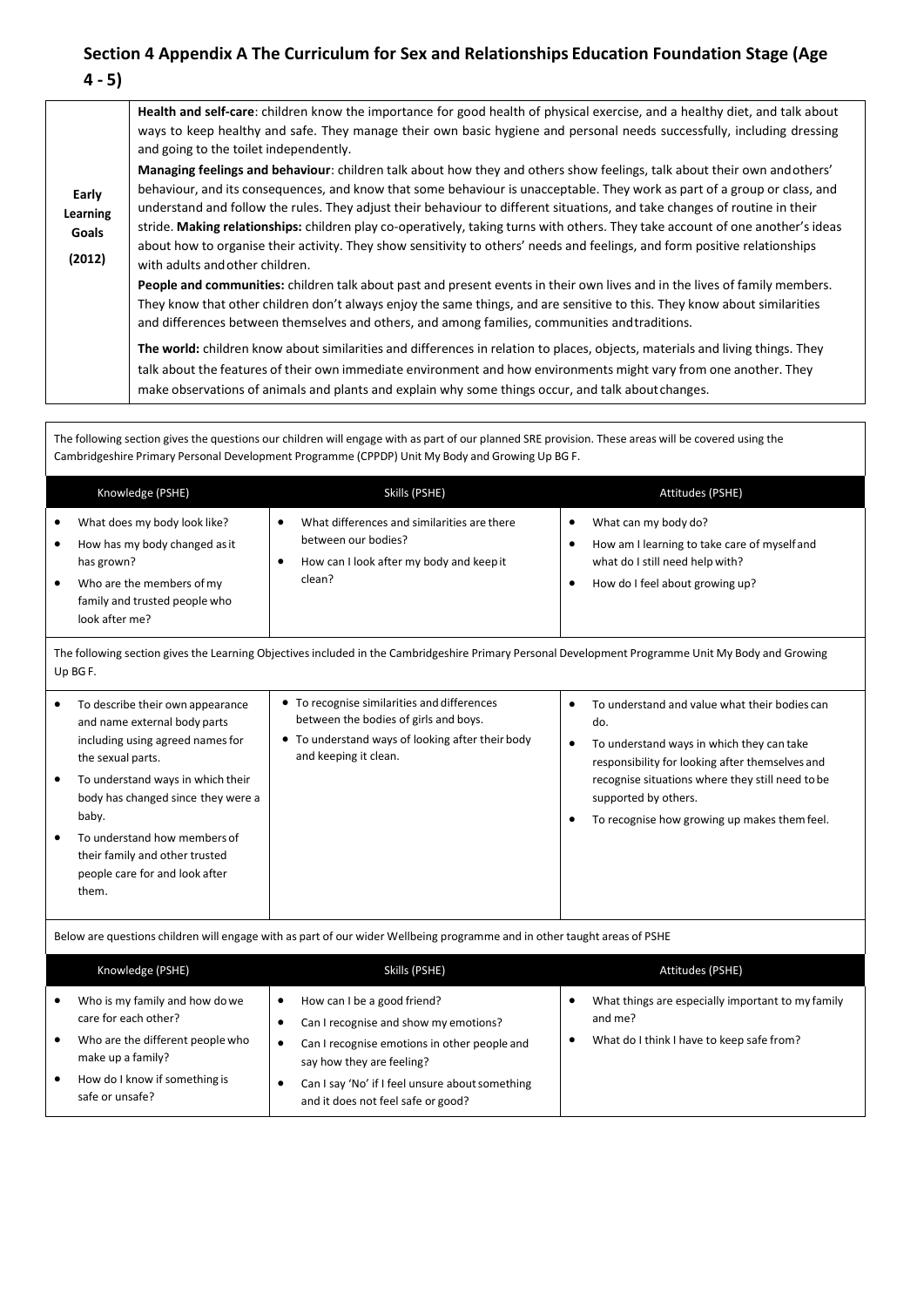# **Key Stage 1 (Year 1/2)**

| <b>Statutory</b><br><b>Science</b><br><b>Curriculum</b>                                                      | Y1 identify, name, draw and label the basic parts of the human body and say which part of the body is associated with each sense.<br>Y2 notice that animals, including humans, have offspring which grow into adults<br>٠<br>Y2 find out about and describe the basic needs of animals, including humans, for survival (water, food and air)<br>٠<br>Y2 describe the importance for humans of exercise, eating the right amounts of different types of food, and hygiene. |                                                                                                                                                                                                                                                                                                                                              |  |
|--------------------------------------------------------------------------------------------------------------|---------------------------------------------------------------------------------------------------------------------------------------------------------------------------------------------------------------------------------------------------------------------------------------------------------------------------------------------------------------------------------------------------------------------------------------------------------------------------|----------------------------------------------------------------------------------------------------------------------------------------------------------------------------------------------------------------------------------------------------------------------------------------------------------------------------------------------|--|
| Non-<br>statutory<br><b>PSHE</b><br><b>Curriculum</b><br>most relevant<br>to SRE (PSHE<br><b>Assoc 2013)</b> | about the process of growing from young to old and how people's<br>٠<br>needs change<br>about growing and changing and new opportunities and<br>٠<br>responsibilities that increasing independence may bring<br>the names for the main parts of the body (including external<br>٠<br>genitalia) the similarities and differences between boys and girls                                                                                                                   | about good and not so good feelings, a vocabulary to<br>describe their feelings to others and simple strategies for<br>managing feelings<br>the importance of and how to maintain personal<br>hygiene<br>how some diseases are spread and can be<br>controlled and the responsibilities they have for their<br>own health and that of others |  |

The following section gives the questions our children will engage with as part of our planned SRE provision. These are taken from the Cambridgeshire Primary Personal Development Programme (CPPDP) Framework for Year 1/2. These areas will be covered using the CPPDP Units Sexand Relationships SR1 and SR2. Those in bold text are directly linked to the statutory elements of the National Curriculum for Science.

| Knowledge (PSHE)                                                                                                                                                                                                                                                                                                                                                                                                                                                                                                      | Skills (PSHE)                                                                                                                                                                                                                                                               | Attitudes (PSHE)                                                                                                                                                                                                                    |
|-----------------------------------------------------------------------------------------------------------------------------------------------------------------------------------------------------------------------------------------------------------------------------------------------------------------------------------------------------------------------------------------------------------------------------------------------------------------------------------------------------------------------|-----------------------------------------------------------------------------------------------------------------------------------------------------------------------------------------------------------------------------------------------------------------------------|-------------------------------------------------------------------------------------------------------------------------------------------------------------------------------------------------------------------------------------|
| What are the names of the main parts of<br>$\bullet$<br>the body?<br>How can I keep my body clean?<br>٠<br>How can I stop common illnesses and<br>٠<br>diseases spreading?<br>How do babies change and grow?<br>٠<br>What do babies and children need?                                                                                                                                                                                                                                                                | What can my body do?<br>$\bullet$<br>How have I changed since I was a<br>$\bullet$<br>baby?<br>What are my responsibilities now I'm<br>older?                                                                                                                               | Do I understand how amazing my body is?<br>$\bullet$<br>When am I in charge of my actions and my body?<br>٠                                                                                                                         |
| This section shows the Learning Objectives which will be covered using Cambridgeshire Primary Personal Development Programme Units SR1 and SR2                                                                                                                                                                                                                                                                                                                                                                        |                                                                                                                                                                                                                                                                             |                                                                                                                                                                                                                                     |
| $\bullet$<br>To recognise the main external parts of the<br>bodies of humans, including agreed names<br>for sexual parts.<br>To know how to keep themselves clean.<br>$\bullet$<br>To understand the importance of basic<br>$\bullet$<br>hygiene practices, e.g. washing hands,<br>using a tissue, and how these prevent the<br>spread of disease.<br>To know that humans produce babies<br>$\bullet$<br>that grow into children and then into<br>adults.<br>To understand the needs of babies and<br>young children. | To describe what their bodies can do.<br>$\bullet$<br>$\bullet$<br>To consider the ways they have<br>changed physically since they were<br>born.<br>To consider their responsibilities now and<br>$\bullet$<br>compare these with when they were<br>younger.                | • To understand that they have responsibility for their<br>body's actions and that their body belongs to them.<br>• To appreciate how amasing their body is.                                                                        |
| Below are questions children will engage with as part of our wider Wellbeing programme and in other taught areas of PSHE                                                                                                                                                                                                                                                                                                                                                                                              |                                                                                                                                                                                                                                                                             |                                                                                                                                                                                                                                     |
| Knowledge (PSHE)                                                                                                                                                                                                                                                                                                                                                                                                                                                                                                      | Skills (PSHE)                                                                                                                                                                                                                                                               | Attitudes (PSHE)                                                                                                                                                                                                                    |
| What are risky situations and how can I<br>$\bullet$<br>keep myself safer?<br>What healthy choices can I make?<br>$\bullet$<br>What are some of the similarities and<br>$\bullet$<br>differences between me and others?<br>Who looks after me and what are their<br>$\bullet$<br>responsibilities?<br>Do I understand what good and bad<br>$\bullet$<br>secrets might be?                                                                                                                                             | Can I name some different feelings?<br>$\bullet$<br>$\bullet$<br>How can I stand up for myself?<br>How can I negotiate to sort out<br>$\bullet$<br>disagreements?<br>Can I describe what a friend is and<br>$\bullet$<br>does?<br>How do I cope when friendships<br>change? | How do my feelings and my actions affect others?<br>$\bullet$<br>$\bullet$<br>Who is in my family and how do we care for each<br>other?<br>Can I recognise and describe 'yes' and 'no' and 'I'm not<br>$\bullet$<br>sure' feelings? |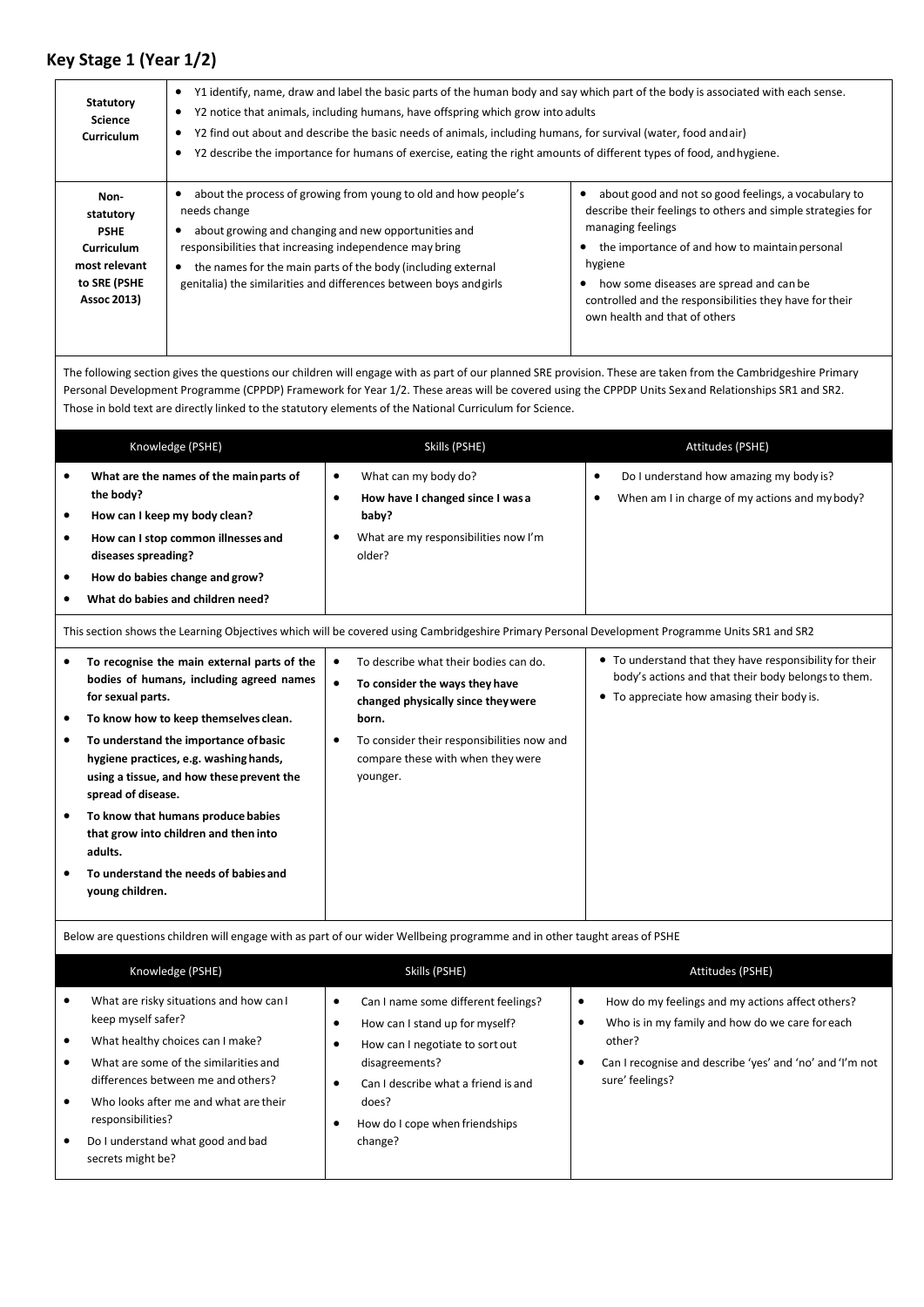### **Key Stage 2 (Year 3/4)**

| Statutory<br><b>Science</b><br><b>Curriculum</b>                       | Y1 identify, name, draw and label the basic parts of the human body and say which part of the body is associated with each sense.<br>Y2 notice that animals, including humans, have offspring which grow into adults<br>٠<br>Y2 find out about and describe the basic needs of animals, including humans, for survival (water, food and air)<br>Y2 describe the importance for humans of exercise, eating the right amounts of different types of food, and hygiene. |                                                                                                                                                                                                                                  |  |
|------------------------------------------------------------------------|----------------------------------------------------------------------------------------------------------------------------------------------------------------------------------------------------------------------------------------------------------------------------------------------------------------------------------------------------------------------------------------------------------------------------------------------------------------------|----------------------------------------------------------------------------------------------------------------------------------------------------------------------------------------------------------------------------------|--|
| Non-<br>statutory<br><b>PSHE</b><br><b>Curriculum</b><br>most relevant | to deepen their understanding of good and not so good feelings, to<br>٠<br>extend their vocabulary to enable them to explain both the range and<br>intensity of their feelings to others<br>to recognise their increasing independence brings increased<br>responsibility to keep themselves and others safe                                                                                                                                                         | that pressure to behave in an unacceptable,<br>unhealthy or risky way can come from a variety of<br>sources, including people they know and the media<br>how their body will change as they approach and<br>move through puberty |  |
| to SRE (PSHE<br><b>Assoc 2013)</b>                                     | that bacteria and viruses can affect health and that following simple<br>$\bullet$<br>routines can reduce their spread                                                                                                                                                                                                                                                                                                                                               | to recognise how images in the media do not always<br>reflect reality and can affect how people feel about<br>themselves<br>about human reproduction                                                                             |  |

The following section gives the questions our children will engage with as part of our planned SRE provision. These are taken from the Cambridgeshire Primary Personal Development Programme (CPPDP) Framework for Year 3/4. These areas will be covered using the CPPDP Units Sexand Relationships SR3 and SR4. Those in bold text are directly linked to the statutory elements of the National Curriculum for Science.

| Knowledge (PSHE)                                                                                                                                                                                                                                                                                                                                                                                                                                                                      | Skills (PSHE)                                                                                                                                                                                                                                                                                                  | Attitudes (PSHE)                                                                                                                                                                                                           |
|---------------------------------------------------------------------------------------------------------------------------------------------------------------------------------------------------------------------------------------------------------------------------------------------------------------------------------------------------------------------------------------------------------------------------------------------------------------------------------------|----------------------------------------------------------------------------------------------------------------------------------------------------------------------------------------------------------------------------------------------------------------------------------------------------------------|----------------------------------------------------------------------------------------------------------------------------------------------------------------------------------------------------------------------------|
| How are males and females different<br>and what are the different parts called?<br>What are the main stages of the<br>human life cycle?<br>How do different illnesses and diseases<br>spread and what can I do to prevent this?                                                                                                                                                                                                                                                       | Why is it important to keep clean?<br>$\bullet$<br>What am I responsible for now and how<br>$\bullet$<br>will this change?<br>What can I do for myself to stay clean<br>$\bullet$<br>and how will this change in the future?                                                                                   | What can my body do and how is it special?<br>٠<br>How do parents and carers care for babies?<br>$\bullet$<br>What does it mean to be 'grown up'?<br>٠                                                                     |
| This section shows the Learning Objectives which will be covered using Cambridgeshire Primary Personal Development Programme Units SR3 and SR4                                                                                                                                                                                                                                                                                                                                        |                                                                                                                                                                                                                                                                                                                |                                                                                                                                                                                                                            |
| To understand the physical differences<br>between males and females.<br>To recognise the main external parts of the<br>bodies of humans, including scientific<br>names for sexual parts.<br>To understand the main stages of the<br>human lifecycle: birth, baby, child,<br>adolescent, adult, middle age, old age,<br>death.<br>To understand a range of ways illness and<br>disease, e.g. colds, chickenpox, head lice,<br>might be spread and how they are able to<br>reduce this. | • To understand the benefits of carrying<br>regular personal hygiene routines.<br>• To consider their responsibilities and how<br>these have changed and how they will<br>change in the future.<br>• To consider who is responsible for their<br>personal hygiene now, and how this will<br>change the future. | To value their own body and recognise its<br>$\bullet$<br>uniqueness.<br>To consider the responsibilities that parents and<br>٠<br>carers have for babies and children.<br>To investigate perceptions of being 'grown up'. |

Below are questions children will engage with as part of our wider Wellbeing programme and in other taught areas of PSHE

| Knowledge (PSHE)                                                                                                                                                                                                                                                                                        | Skills (PSHE)                                                                                                                      | Attitudes (PSHE)                                                       |
|---------------------------------------------------------------------------------------------------------------------------------------------------------------------------------------------------------------------------------------------------------------------------------------------------------|------------------------------------------------------------------------------------------------------------------------------------|------------------------------------------------------------------------|
| • What risks are there to my safety, my<br>friendships and my feelings?<br>• What are some of the different lifestyles<br>and beliefs people have?<br>• When might I need to break a promise or<br>tell a secret?<br>• What changes have I already experienced<br>and might I experience in the future? | How can I communicate my<br>emotions?<br>How can I cope with difficult<br>emotions?<br>How do I cope when relationships<br>change? | How can I have a healthy lifestyle?<br>How am I changing as I grow up? |
|                                                                                                                                                                                                                                                                                                         |                                                                                                                                    |                                                                        |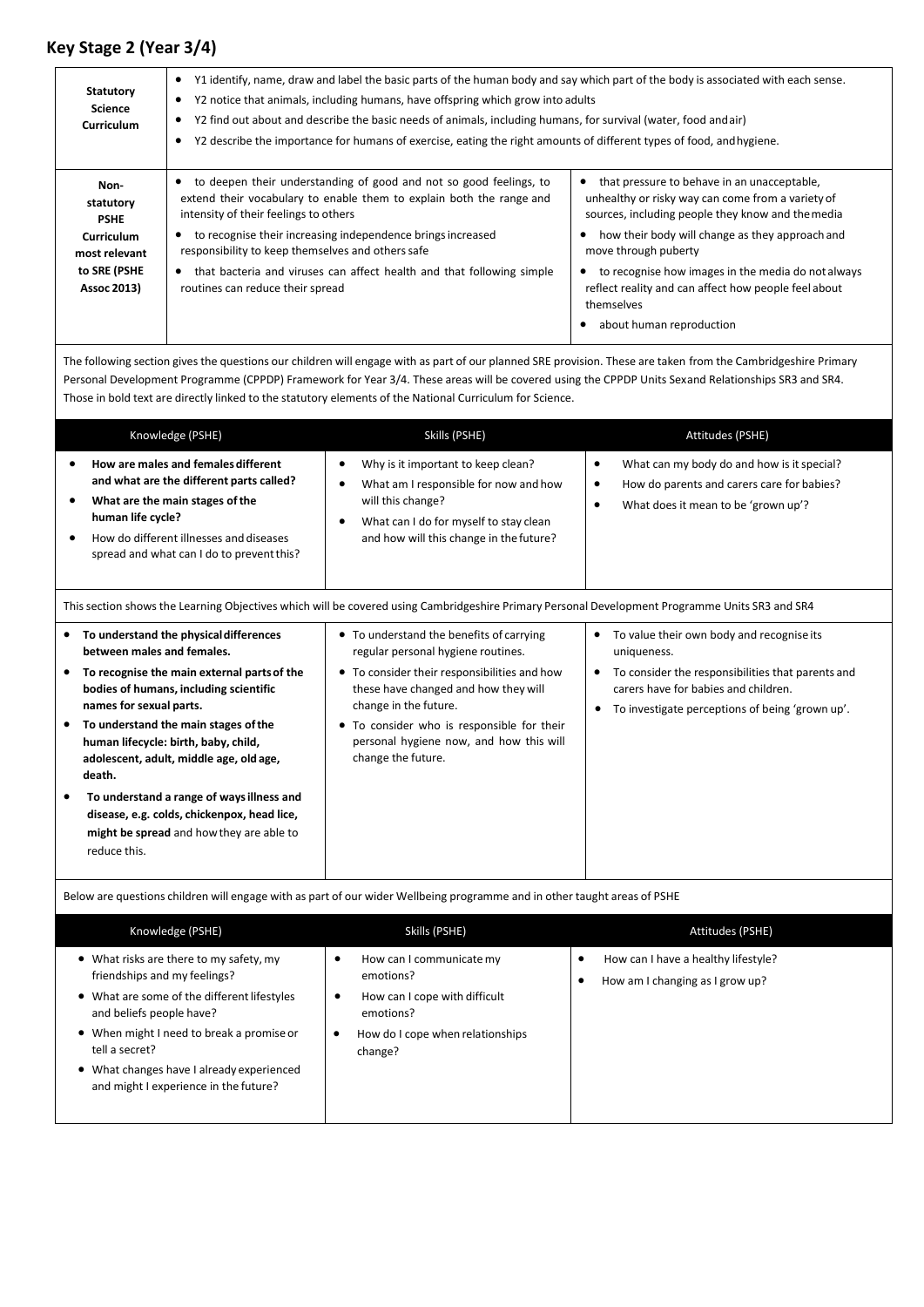### **Key Stage 2 (Year 5/6)**

| <b>Statutory</b><br><b>Science</b><br><b>Curriculum</b>                                               | Y1 identify, name, draw and label the basic parts of the<br>human body and say which part of the body is associated<br>with each sense.<br>Y2 notice that animals, including humans, have offspring<br>which grow into adults<br>Y2 find out about and describe the basic needs of animals,<br>including humans, for survival (water, food and air)                                                                     | Y2 describe the importance for humans of exercise, eating the<br>٠<br>right amounts of different types of food, and hygiene.<br>Y5 describe the life process of reproduction in some plants and<br>animals.<br>Y5 describe the changes as humans develop to old age.                                                                                                                  |
|-------------------------------------------------------------------------------------------------------|-------------------------------------------------------------------------------------------------------------------------------------------------------------------------------------------------------------------------------------------------------------------------------------------------------------------------------------------------------------------------------------------------------------------------|---------------------------------------------------------------------------------------------------------------------------------------------------------------------------------------------------------------------------------------------------------------------------------------------------------------------------------------------------------------------------------------|
| Non-<br>statutory<br><b>PSHE</b><br><b>Curriculum</b><br>most relevant<br>to SRE (PSHE<br>Assoc 2013) | to deepen their understanding of good and not so good<br>feelings, to extend their vocabulary to enable them to<br>explain both the range and intensity of their feelings to<br>others<br>to recognise their increasing independence brings increased<br>responsibility to keep themselves and others safe<br>that bacteria and viruses can affect health and that<br>following simple routines can reduce their spread | that pressure to behave in an unacceptable, unhealthy or risky<br>way can come from a variety of sources, including people they know<br>and the media<br>how their body will change as they approach and move through<br>puberty<br>to recognise how images in the media do not always reflect<br>reality and can affect how people feel about themselves<br>about human reproduction |

The following section gives the questions our children will engage with as part of our planned SRE provision. These are taken from the Cambridgeshire Primary Personal Development Programme (CPPDP) Framework for Year 5/6. These areas will be covered using the CPPDP Units Sexand Relationships SR5 and SR6. Those in bold text are directly linked to the statutory elements of the National Curriculum for Science.

|                                     | Knowledge (PSHE)                                                                                                                                                                                                                                                                                                                                                                                                                                                                                                                                                         | Skills (PSHE)                                                                                                                                                                                                                                                                                                                        | Attitudes (PSHE)                                                                                                                                                                                                                                                                                                                                                                                                                                                                                      |  |
|-------------------------------------|--------------------------------------------------------------------------------------------------------------------------------------------------------------------------------------------------------------------------------------------------------------------------------------------------------------------------------------------------------------------------------------------------------------------------------------------------------------------------------------------------------------------------------------------------------------------------|--------------------------------------------------------------------------------------------------------------------------------------------------------------------------------------------------------------------------------------------------------------------------------------------------------------------------------------|-------------------------------------------------------------------------------------------------------------------------------------------------------------------------------------------------------------------------------------------------------------------------------------------------------------------------------------------------------------------------------------------------------------------------------------------------------------------------------------------------------|--|
| $\bullet$<br>$\bullet$<br>$\bullet$ | What are male and female sexual parts called and what<br>do they do?<br>What happens to the bodies of boys and girls when they<br>reach puberty?<br>How can the spread of viruses and bacteriabe<br>stopped?<br>What is HIV? (ref 'Sex and Relationships' OfSTED 2002<br>(HMI 433))<br>How are babies made?                                                                                                                                                                                                                                                              | • How can I keep my growing and<br>changing body clean?<br>How can I express my feeling<br>$\bullet$<br>positively as I grow up?<br>What should adults think about before<br>they have a baby?                                                                                                                                       | What influences my view of my body?<br>$\bullet$<br>What are families like?<br>٠<br>When am I responsible for how others<br>٠<br>feel?                                                                                                                                                                                                                                                                                                                                                                |  |
|                                     | This section shows the Learning Objectives which will be covered using Cambridgeshire Primary Personal Development Programme Units SR5 and SR6                                                                                                                                                                                                                                                                                                                                                                                                                           |                                                                                                                                                                                                                                                                                                                                      |                                                                                                                                                                                                                                                                                                                                                                                                                                                                                                       |  |
| $\bullet$<br>$\bullet$              | To identify male and female sexual parts and<br>describe their functions.<br>To know appropriate terminology for use indifferent<br>situations.<br>To know and understand about the physical changes that<br>take place at puberty, why they happen and how to<br>manage them.<br>To understand that physical change happens at different<br>rates for different people.<br>To know and understand that safe routines canstop the<br>spread of viruses (including HIV) and bacteria.<br>To know about the facts of the human lifecycle,<br>including sexual intercourse. | To know about new aspects of<br>$\bullet$<br>personal hygiene relevant to<br>puberty.<br>To be able to recognise their<br>$\bullet$<br>changing emotions with friends and<br>family and be able to express their<br>feelings and concerns positively.<br>To have a basic awareness of<br>$\bullet$<br>responsible parenting choices. | To understand how the media, families<br>$\bullet$<br>and friends can influence attitudes to<br>their bodies.<br>To consider how they have some<br>$\bullet$<br>responsibility for the feelings and well-<br>being of others.<br>To consider the need for trust and love<br>$\bullet$<br>in marriage and established<br>relationships.<br>To understand and respect a wide range<br>$\bullet$<br>of family arrangements e.g. second<br>marriages, fostering, same sex partners,<br>extended families. |  |
|                                     | Below are questions children will engage with as part of our wider Wellbeing programme and in other taught areas of PSHE                                                                                                                                                                                                                                                                                                                                                                                                                                                 |                                                                                                                                                                                                                                                                                                                                      |                                                                                                                                                                                                                                                                                                                                                                                                                                                                                                       |  |

| Knowledge (PSHE)                                                                                                                                                                                                                                                      | Skills (PSHE)                                                                                                                                                                                        | Attitudes (PSHE)                                                                                                                                                                       |
|-----------------------------------------------------------------------------------------------------------------------------------------------------------------------------------------------------------------------------------------------------------------------|------------------------------------------------------------------------------------------------------------------------------------------------------------------------------------------------------|----------------------------------------------------------------------------------------------------------------------------------------------------------------------------------------|
| • What are the different consequences for taking<br>physical, social and emotional risks?<br>• What does being healthy mean and what are<br>the benefits?<br>• What different kinds of families are there?<br>• How are my friendships and relationships<br>changing? | • How do I manage strong emotions?<br>• How do I recognise how other people feel<br>and respond to them?<br>• How can I share my views effectively and<br>negotiate with other's to reach agreement? | • How can I show respect for different<br>views, lifestyles and beliefs?<br>• What can I do when I realise I'm in a<br>had mood?<br>• When am I responsible for my<br>personal safety? |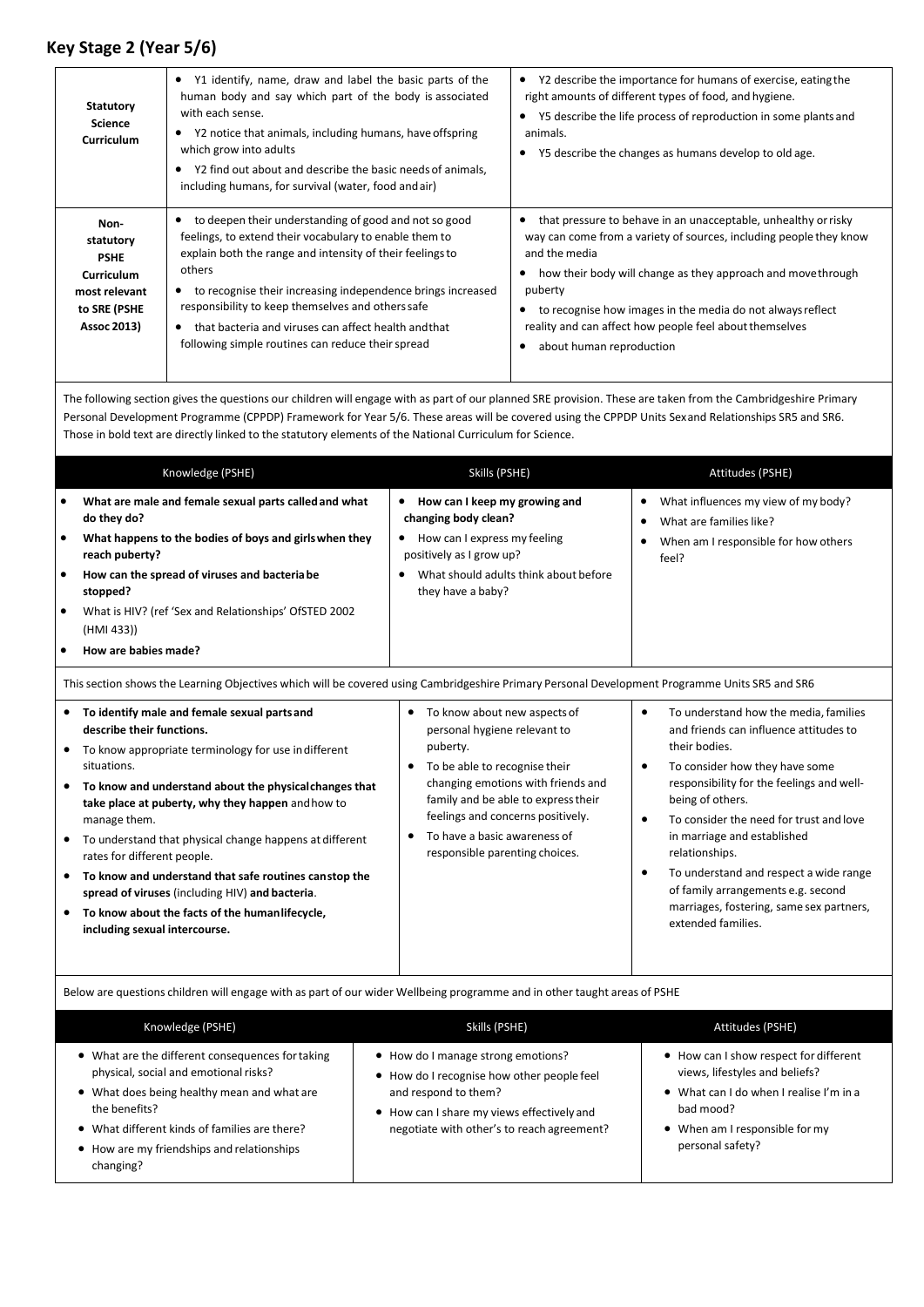### **Appendix B: Answering Children's Questions Related to Sex and Relationship Education (SRE) inthe Primary School**

### **Answering Children's Questions Related to Sex and Relationships Education (SRE) in the Primary School**

This document intends to make those working with children aged 3-11 aware of some of the questions children might ask regarding sex and relationships. It provides some possible responses, which may then form the basis of a discussion on what is appropriate in your school. It is important to involve staff, governors and parent/carer representatives in this discussion.

Each school should consider their policy for answering children's questions relating to SRE to ensure that all staff members feel confident and supported in this area of work. When spontaneous discussion arises, it should be guided ina way which reflects the stated school aims and curriculum content for SRE. Asa first principle questions relating to the taught planned curriculum for that age group will be answered to the whole class. Questions relating to areas beyond or outside the taught planned curriculum for that age group should be answered in a sensitive and age appropriate way only to the child or children who haveasked the question. If a member of staff is uncertain about the answer to a question, or indeed whether they wish to answer it they should seek guidance from thePSHE leader.

When answering questions, sharing personal information by adults, pupils or their families should be discouraged. Where a question or comment from a pupil in the classroom indicates the possibility of abuse, teachers must passthis information to the designated person for child protection in line with school policy.

Throughout their school life, we encourage children to ask questions. Wehope that children will develop enquiring minds in all areas of the curriculum.However, some people are concerned about suitable answers to the SRE-related questions children ask. They may be worried about what is acceptable and what is not. We recognise that every adult may have different views onappropriate answers to children's questions, depending on their personal views andexperiences.

The following series of questions is not exhaustive, neither are the responses prescriptive. They are intended to give guidance and build confidence and security when answering children's questions. The responses below have been developedto offer a whole school approach to answering such questions and to sit along sidethe SRE Policy.

It is extremely unlikely that a younger child will ask some of the listed questions, but the answers suggested here presume that the child has sufficient knowledge to have asked the question and therefore deserves a response. When answering the questions of older children, adults should ensure the children have the understanding expressed in the suggested answers for younger children.

#### **Principles for Answering Children's Questions Relating to SRE**

When a child asks a question that we might find difficult to answer:

- We will always acknowledge the question and give the message that it is okayto ask. E.g. *'Thanks for asking that question.'* or *'That's an interesting one.'*
- We will check out the context of the child's question before we answer. E.g.'Tell me a bit about where you heard about that.' or 'I'm not quite sure what youmean, could you tell me some more?'
- We don't have to answer straight away. We can 'buy some time', but we'll always make sure we get back to the child. E.g. 'Thanks for asking that question. I'd like to talk about it later when we can talk about it without being interrupted.'
- As we give our answer we will check that the child understands. E.g. 'Is thatthe sort of thing you wanted to know?' or 'Does that make sense?'

We can ask for guidance from acolleague.

6B Answering Children's Questions Related to SRE in the Primary School (reviewed Sept2013)

- We can say we're not sure or we don't know. But we will always makesure that we find out the answer or refer the child to some one who can help them. E.g. 'I'm not sure how to answer that one. Perhaps you could ask someone at home. Who would be a good person to ask?'
- If we feel uncomfortable answering the question we could say 'I'm not the best person to answer that question, let's go and ask…..'

Cambridgeshire SRE Toolkit

© CCC Office of Children & Young People's Services, PSHE Service 2013 01480 376256

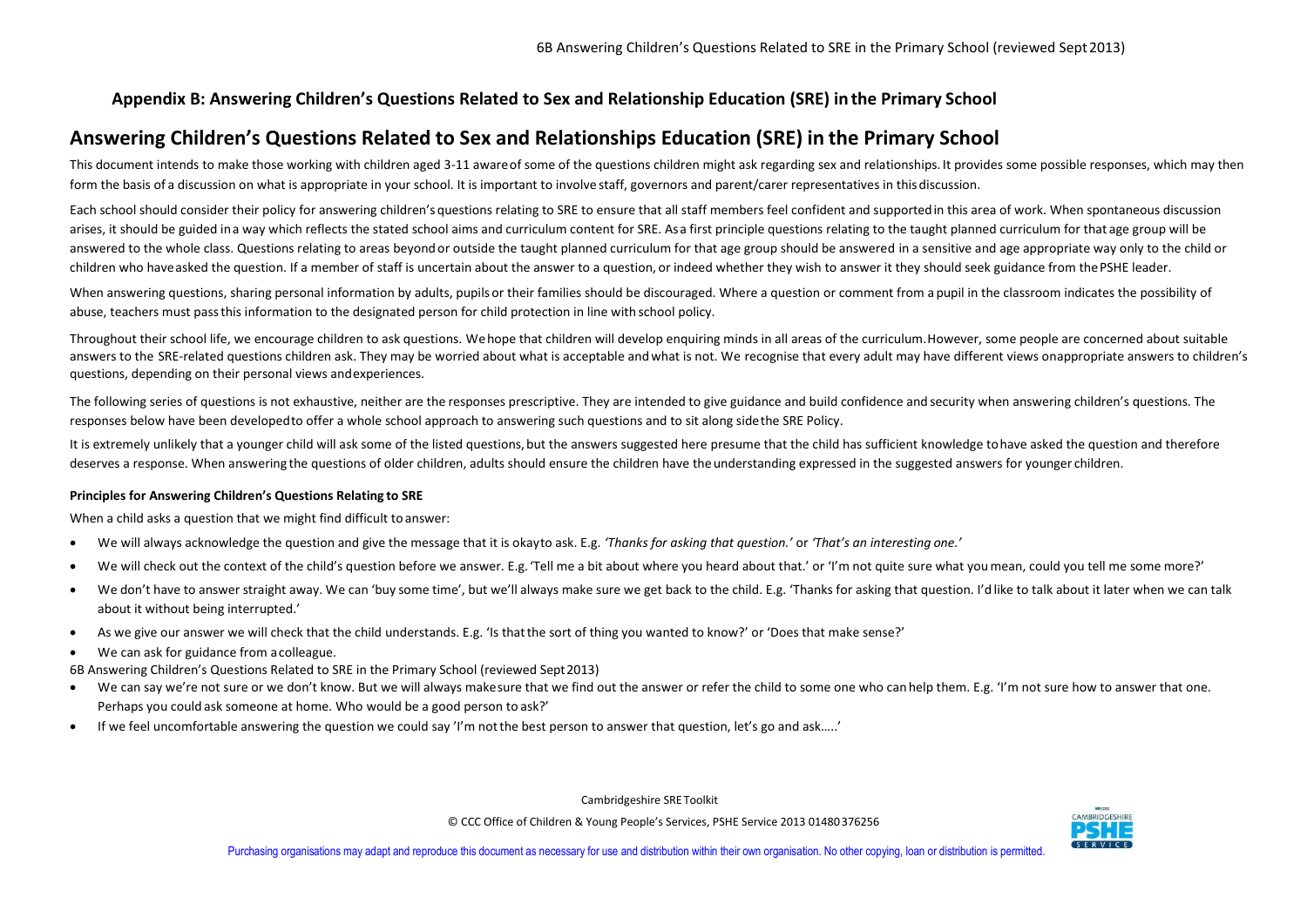### **Sample Questions, Notes and Possible Answers**

#### **Questions about Making Babies**

| Question                                              | Possible Context/Notes                                                                                                                                                                                              | Foundation and KS1                                                                                                                                                                                                                                                                                                                                                                                      | KS <sub>2</sub>                                                                                                                                                                                                                                                                                                                                                                                                                                                                                                                                                                                                                                                                                                                                                                                                                                                                                                                                                                                                                                                                                                                                                                                                                                                                                                                                                                                                                            |
|-------------------------------------------------------|---------------------------------------------------------------------------------------------------------------------------------------------------------------------------------------------------------------------|---------------------------------------------------------------------------------------------------------------------------------------------------------------------------------------------------------------------------------------------------------------------------------------------------------------------------------------------------------------------------------------------------------|--------------------------------------------------------------------------------------------------------------------------------------------------------------------------------------------------------------------------------------------------------------------------------------------------------------------------------------------------------------------------------------------------------------------------------------------------------------------------------------------------------------------------------------------------------------------------------------------------------------------------------------------------------------------------------------------------------------------------------------------------------------------------------------------------------------------------------------------------------------------------------------------------------------------------------------------------------------------------------------------------------------------------------------------------------------------------------------------------------------------------------------------------------------------------------------------------------------------------------------------------------------------------------------------------------------------------------------------------------------------------------------------------------------------------------------------|
| How do babies get<br>there?                           | This question might be prompted by a child<br>being told that a baby grows inside their<br>mother.                                                                                                                  | Explain that a baby is made inside and then<br>grows inside their mother, the baby doesn't<br>arrive from outside.                                                                                                                                                                                                                                                                                      | Explain that the baby is made inside their mother. A seed (sperm) from thefather and an<br>egg from the mother join together and then a baby starts togrow.                                                                                                                                                                                                                                                                                                                                                                                                                                                                                                                                                                                                                                                                                                                                                                                                                                                                                                                                                                                                                                                                                                                                                                                                                                                                                |
| Why do we have<br>babies?                             | Check whether this is actually a question about<br>the mechanics of sexual intercourse rather<br>than the desire to have children.                                                                                  | Explain that often couples who love each other<br>want a family to look after. You might refer to<br>animals who have babies too.                                                                                                                                                                                                                                                                       | Explain that babies ensure the continuation of the humanrace.                                                                                                                                                                                                                                                                                                                                                                                                                                                                                                                                                                                                                                                                                                                                                                                                                                                                                                                                                                                                                                                                                                                                                                                                                                                                                                                                                                              |
| Why can't men have<br>babies?                         | This question probably relates to the fact<br>that the baby grows inside the mother's<br>body, but you might need to point out that<br>males are needed to make a baby and the baby<br>is their responsibility too. | Babies can only grow inside a woman, as men<br>don't have a special place (womb/uterus) for<br>the baby to grow inside their body. But men<br>do have babies, because every baby was<br>begun by a man and woman.                                                                                                                                                                                       | Men and women have some different body parts. Only women have auterus (womb),<br>where a baby can grow, but both men and women are needed to start the baby. The man's<br>sperm (seed) and the woman's egg must join together for the baby to begin. So both<br>parents are responsible for the baby when it is born.                                                                                                                                                                                                                                                                                                                                                                                                                                                                                                                                                                                                                                                                                                                                                                                                                                                                                                                                                                                                                                                                                                                      |
| How can two mummies<br>or two daddies have a<br>baby? | The child might know a family where there are<br>same sex parents. Emphasise that there are<br>lots of different ways of being a family, but<br>that what all families do is love and look after<br>their children. | There are lots of different ways of being a family.<br>Some families have two mummies or daddies.<br>Some have one mummy or one daddy. Some<br>have a mummy and a daddy (mention any other<br>family arrangements the children in your class<br>might have). One thing is the same for all<br>families, that they should love and look after<br>their children and make sure they are safe and<br>well. | There are lots of different ways of being a family (list some). Families are the people who look<br>after, love and care for their children together. Every family is special and can love their<br>children just the same. Even though families can look different, all babies start in the same<br>way, with an egg from a female and a sperm from amale. When two people of the same sex<br>want to have a baby together, they can't makea baby on their own. Sometimes a same-sex<br>couple might adopt a baby. Sometimes they might have had sex with someone of the<br>opposite sex and a baby hasbeen made that way. Sometimes they might choose to use<br>sperm given (donated) by a man, or an egg given by a woman. If the same-sex family is two<br>females, thenone might put sperm, given by a male, into her vagina. The sperm will swim up<br>the Fallopian tubs and fertilise the woman's egg. She will then carry the baby, whilstit grows<br>in her uterus. When the baby is born, the two women will be<br>the baby's mothers. If the same-sex family is two males, then they might give sperm to a<br>surrogate mother who will put the sperm in her vagina and then carry thebaby as it grows.<br>When the baby is born, she will give it to the two men, who will bethe baby's fathers. The<br>sperm and egg can be joined together in different ways, but there always has to be an egg<br>and sperm to make ababy. |

Cambridgeshire SRE Toolkit

Cambridgeshire SKE Toolkit<br>© CCC Office of Children & Young People's Services, PSHE Service 2013 01480 376256 CAMBRIDGESHIRE<br>Luce this document as necessary for use and distribution within their own organisation. No other

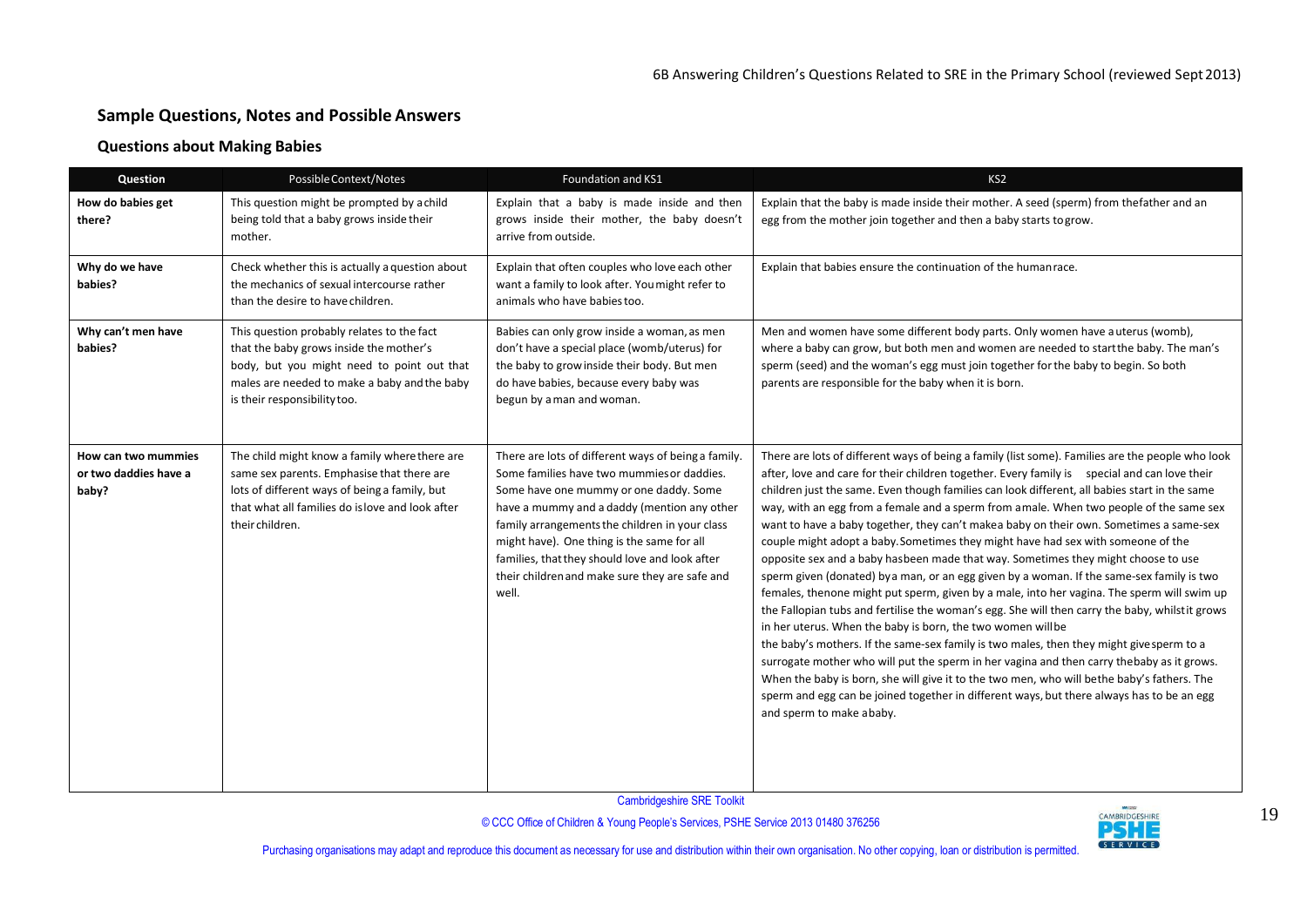#### 6B Answering Children's Questions Related to SRE in the Primary School (reviewed Sept2013)

| How are twins made?                            | The child may know twins and may be unsure<br>why some twins look the same and some twins<br>don't. They may also think that people who are<br>born on the same day are twins, even if they<br>have different parents. | Twins are two babies who have the same mother<br>and father, who grow inside their mother at the<br>same time and are born at the same time. Some<br>twins look the same as each other: Some twins<br>look different.                                                      | Some twins look the same. They are identical and they are always the samesex. Identical<br>twins are made when a sperm joins with an egg and then splits in two whilst it is travelling<br>through the Fallopian tube. When it arrives in the uterus, two babies grow together in one<br>sack, sharing one placenta. If twins don't look the same they are called 'fraternal' twins and<br>they have been made differently. When fraternal twins are made a woman releases two<br>eggs at once from her ovaries. If these eggs are fertilised by two different sperm as they<br>travel through the Fallopian tubes, then both eggs can grow in the uterus, but they have<br>separate sacks and placentas. Very rarely more than two babies are born at the same time.<br>These are called triplets, quadruplets, quintuplets orsextuplets. |
|------------------------------------------------|------------------------------------------------------------------------------------------------------------------------------------------------------------------------------------------------------------------------|----------------------------------------------------------------------------------------------------------------------------------------------------------------------------------------------------------------------------------------------------------------------------|--------------------------------------------------------------------------------------------------------------------------------------------------------------------------------------------------------------------------------------------------------------------------------------------------------------------------------------------------------------------------------------------------------------------------------------------------------------------------------------------------------------------------------------------------------------------------------------------------------------------------------------------------------------------------------------------------------------------------------------------------------------------------------------------------------------------------------------------|
| Why do some animals lay<br>eggs?               | The child might also be wondering whether<br>humans have eggs.                                                                                                                                                         | Some creatures lay eggs in order to have their<br>babies. The egg is a safe place with lots of food<br>for the baby bird/frog/fish to grow. The baby<br>starts off very smallinside the egg and as it<br>uses up the food it grows bigger until it is ready<br>to be born. | Humans have eggs too, but these are made in the mother's body and need tojoin with seed<br>(sperm) from the father's body to start a baby. When a human baby starts, it grows inside<br>the mother's body rather than outside, which is where a baby bird/frog/fish grows.                                                                                                                                                                                                                                                                                                                                                                                                                                                                                                                                                                 |
| How does the egg<br>meet the sperm?            | This might be prompted by children's<br>concerns about a baby being made<br>'spontaneously'.                                                                                                                           | The mum and the dad join together in a special<br>way so that a seed (sperm) from the dad can<br>meet the egg from the mum.                                                                                                                                                | The man puts his penis inside the woman's vagina. The sperm travels through the penis and<br>into the Fallopian tubes where the egg and sperm meet and a baby begins.                                                                                                                                                                                                                                                                                                                                                                                                                                                                                                                                                                                                                                                                      |
| Are all babies made<br>inside their mother?    | This might be prompted by a child hearing<br>about 'test-tube' babies.                                                                                                                                                 | No, sometimes a doctor needs to help and the<br>baby is begun outside the mother and then put<br>safely in the womb to grow there.                                                                                                                                         | No, sometimes parents find it difficult to make a baby and a doctor has to help them join the<br>sperm and the egg. Once the egg is fertilised and baby has begun, with the help of a doctor,<br>the growing baby is put safely inside the mother's (uterus) womb where it will grow.                                                                                                                                                                                                                                                                                                                                                                                                                                                                                                                                                      |
| What is the latest age<br>you can have a baby? | Check out what the child has heard about this<br>before answering.                                                                                                                                                     |                                                                                                                                                                                                                                                                            | Girls start their periods at different times and women stop having their periods at different<br>times too. This is called the menopause and it usually happens when the woman is around<br>50 years old. When her periods stop, she stops releasing an egg every month. After this, a<br>woman can't have a baby.                                                                                                                                                                                                                                                                                                                                                                                                                                                                                                                         |

Cambridgeshire SRE Toolkit

COCC Office of Children & Young People's Services, PSHE Service 2013 01480 376256 2013 20 COCC Office of Children & Young People's Services, PSHE Service 2013 01480 376256 2013 20 CANGE CANGE CANGE CONTINUES.

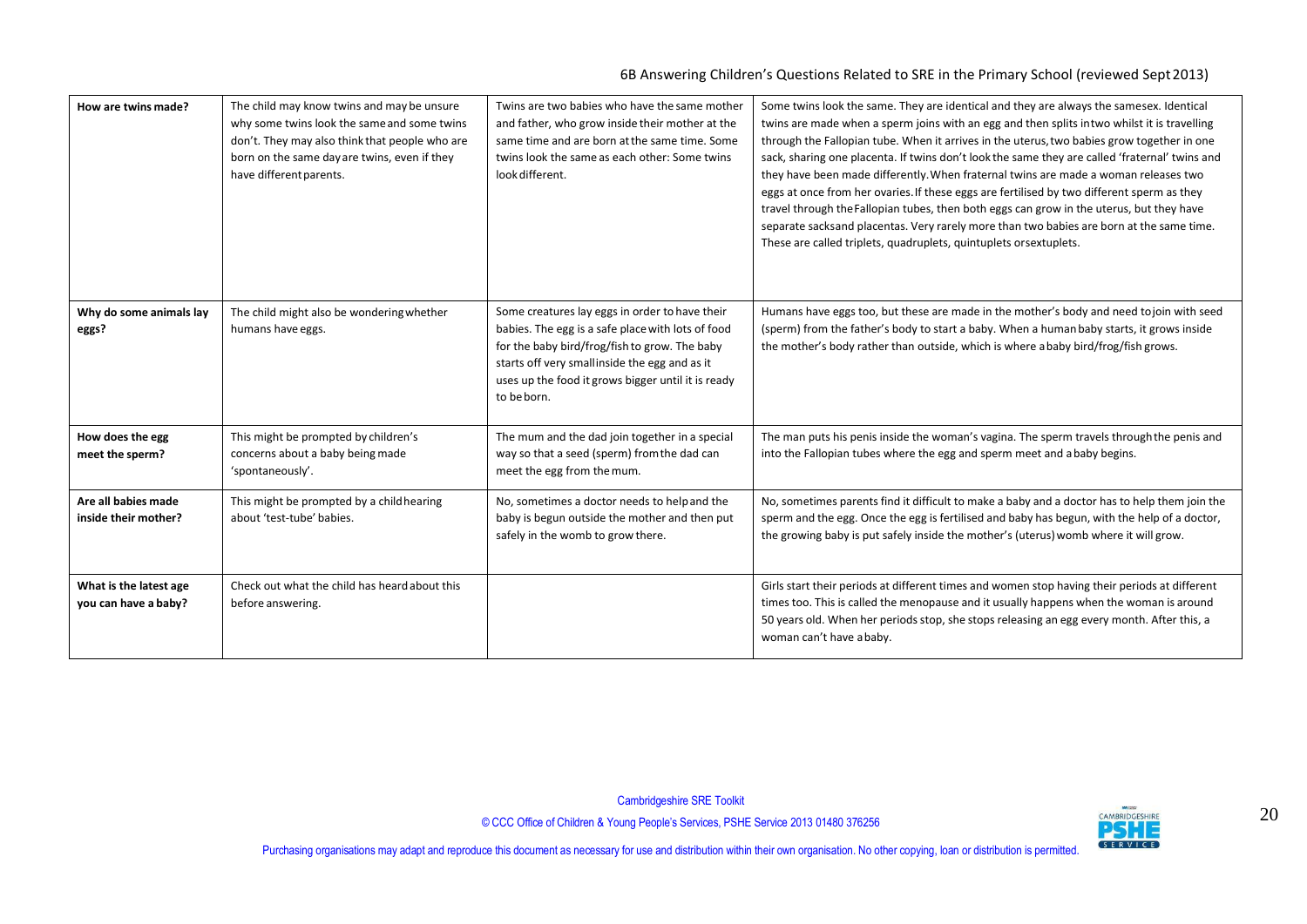### **Questions about Babies' Development**

| Why don't the baby<br>and the food get<br>mixed up? | This question might be prompted by a child<br>being told that a baby grows inside their<br>mother's tummy.                                                      | Explain that the food the mother eats goes into her<br>stomach (or tummy). The baby grows in aspecial place<br>called the womb (or uterus), which is separate from the<br>stomach. People just say the baby grows in their<br>mother's tummy as a short way to explain.                                                                           |                                                                                                                                                                                                                                                                                                                                                                                                               |
|-----------------------------------------------------|-----------------------------------------------------------------------------------------------------------------------------------------------------------------|---------------------------------------------------------------------------------------------------------------------------------------------------------------------------------------------------------------------------------------------------------------------------------------------------------------------------------------------------|---------------------------------------------------------------------------------------------------------------------------------------------------------------------------------------------------------------------------------------------------------------------------------------------------------------------------------------------------------------------------------------------------------------|
| How does the baby<br>stay in?                       | Children may be confused having seen<br>representations of childbirth.                                                                                          | Explain that the baby grows safely in a special place<br>inside the mother (the womb/uterus) until it is ready to<br>be born. The womb is closed tightly by a ring of muscles<br>(cervix) to keep the baby safe until then. When the baby<br>is ready to be born, the ring of muscles widens and<br>womb/uterus tightens and pushes the baby out. |                                                                                                                                                                                                                                                                                                                                                                                                               |
| How does the baby<br>eat and grow?                  | Your answer will depend on whether the child has<br>an understanding of how the blood carries energy,<br>oxygen and nutrients around the body.                  | The baby gets all its food from its mother through a<br>special cord. The baby needs good, healthy food to grow<br>properly.                                                                                                                                                                                                                      | When the baby starts to grow in the womb, a feeding tube (umbilical cord)<br>also grows. The tube is attached to the placenta which passes the mother's<br>blood to the baby. So the baby gets oxygen, minerals, vitamins and energy<br>from the mother's blood. It needs these things to grow properly. This is why<br>it is so important for the mother to eat and drink healthily when she is<br>pregnant. |
| Do some babies die?                                 | Children might have heard about stillbirth or<br>neo-natal death from family or friends.<br>Sensitivity and listening to the child's story are the<br>key here. | Yes, sometimes babies die just before they are born or<br>just after they are born. Their families will be very sad<br>if this happens.                                                                                                                                                                                                           | Yes, sometimes babies are stillborn, which means they dieinside the<br>mother's womb before they are born and sometimes babies die just after<br>they are born. If this happens the parents and theirfamily will be very sad<br>and upset.                                                                                                                                                                    |

Cambridgeshire SRE Toolkit

COCC Office of Children & Young People's Services, PSHE Service 2013 01480 376256 213 201480 276256 211 21 21<br>Luce this document as necessary for use and distribution within their own organisation. No other conving Joan or

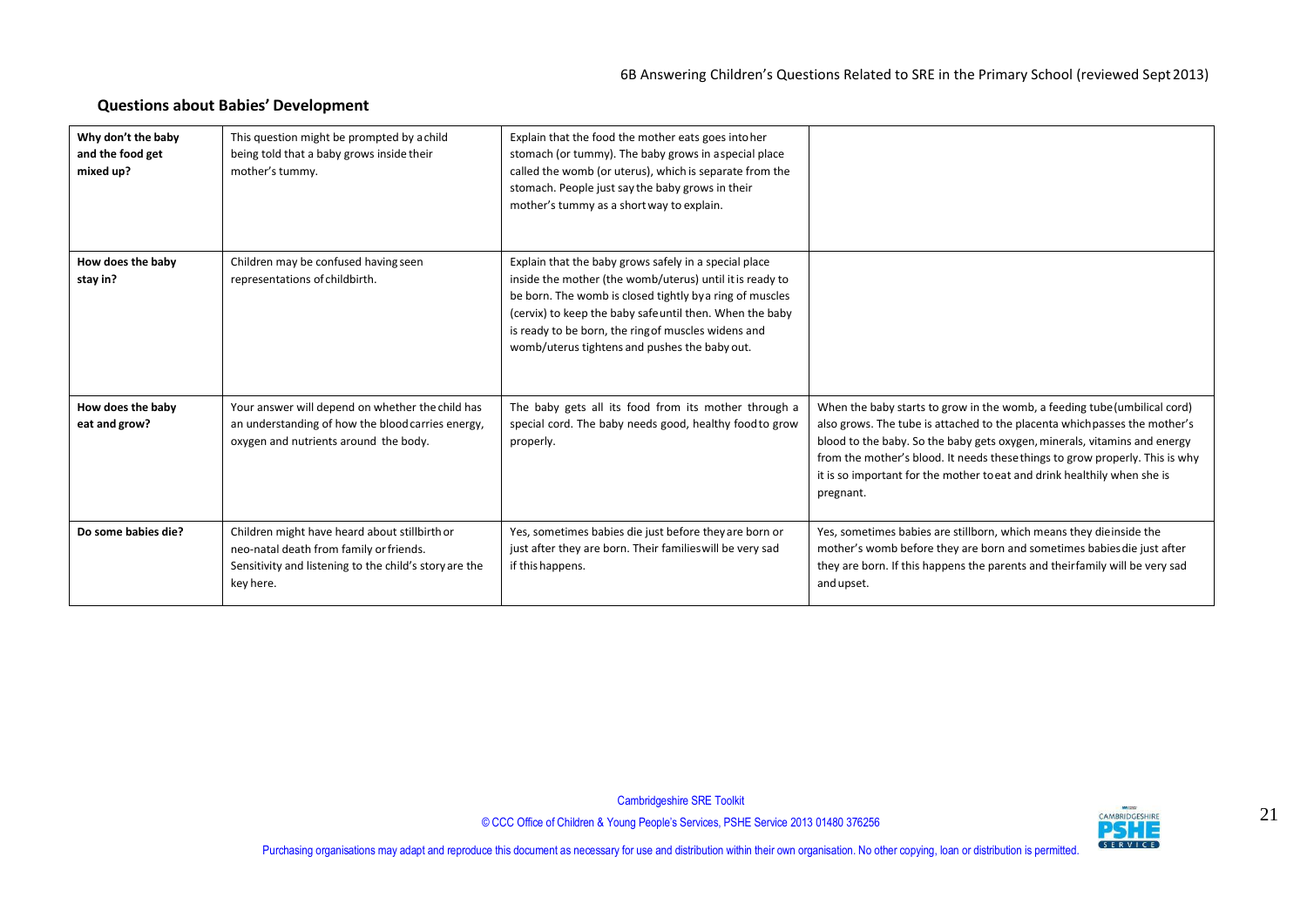### **Questions about Birth**

| Does having a baby<br>hurt?          | Children may have seen representations of<br>women having babies on the TV or through<br>play.                                               | Explain that giving birth does hurt the mother, but that<br>the pain goes away after the baby is born.                                                                                                                                                   | Explain that giving birth does hurt, but that the pain can be controlled in<br>various ways, sometimes using medicines. The pain goes away after the baby<br>is born.                                     |
|--------------------------------------|----------------------------------------------------------------------------------------------------------------------------------------------|----------------------------------------------------------------------------------------------------------------------------------------------------------------------------------------------------------------------------------------------------------|-----------------------------------------------------------------------------------------------------------------------------------------------------------------------------------------------------------|
| How does the baby<br>come out?       | Children may be confused having seen<br>representations of childbirth.                                                                       | When the baby is ready to be born, the entrance to the<br>womb opens up and then squeezes very hard to push<br>the baby out through the vagina (special tube).                                                                                           |                                                                                                                                                                                                           |
| Are all babies born<br>the same way? | This question might be prompted by a child<br>being aware of caesarean section. Before<br>answering check what the child has heard<br>about. | Most babies are born when the womb pushes the baby<br>out through the mother's vagina (special tube). But<br>some babies can't be born safely this way. They have<br>to be born differently. The doctor does a special<br>operation to lift the babyout. | In a special operation the doctor cuts a slit in the mother's womb and takes<br>the baby out that way. The slit is then stitched up so themother can get<br>better. This operation is called a caesarean. |

Cambridgeshire SRE Toolkit

Cambridgeshire SKE TOOIKIT<br>© CCC Office of Children & Young People's Services, PSHE Service 2013 01480 376256 22<br>Luce this document as necessary for use and distribution within their own organisation. No other conving Joan

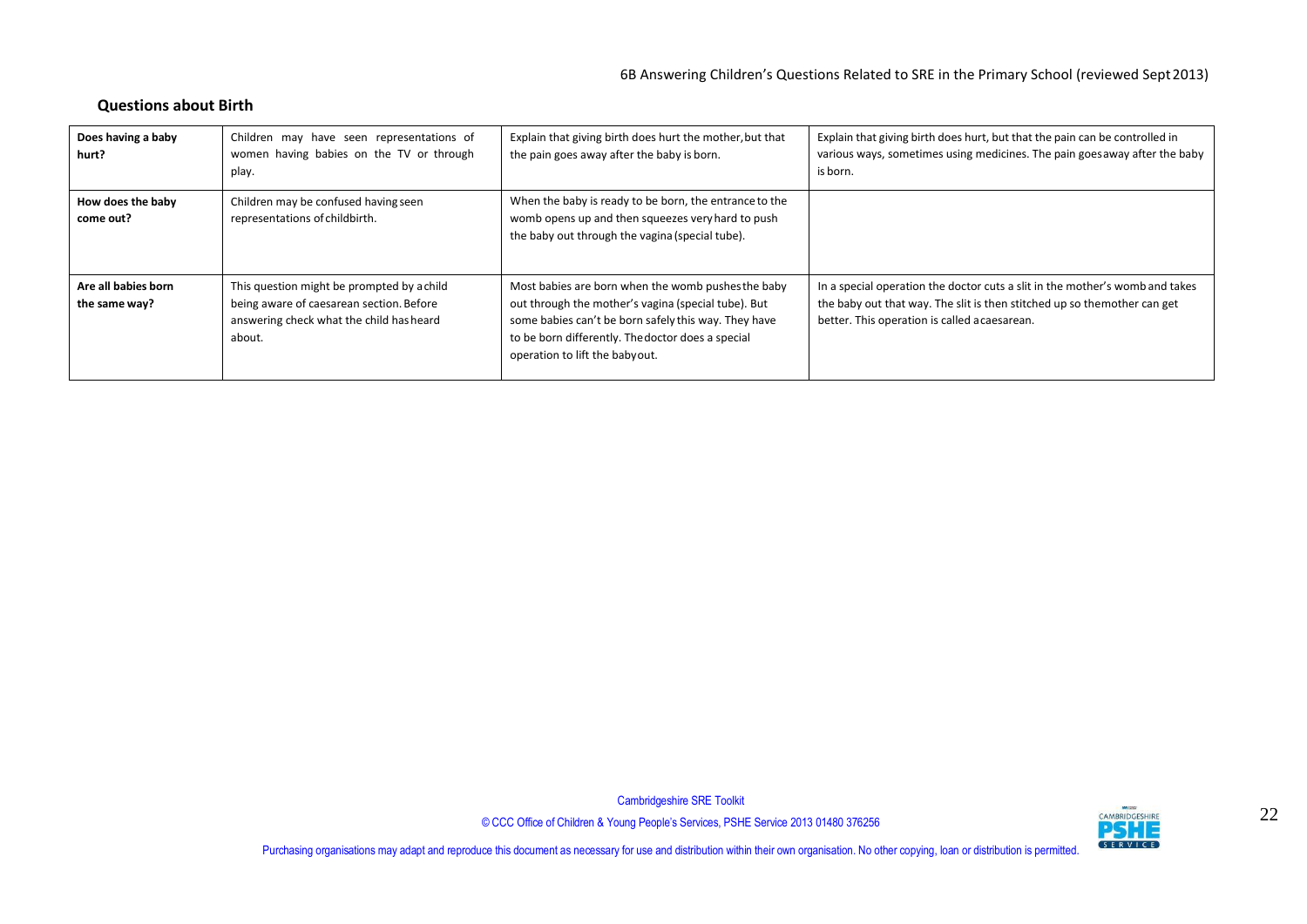### **Questions about Anatomy**

| Why do boys have<br>balls? | You should check out what the child meansby<br>'balls' and offer the proper term 'testicles/testes' in<br>your answer, but avoid correcting the child for<br>using the wrong word. They have chosen language<br>they feel comfortable with.             | A boy's testes are the place where, when he is older,<br>his seeds (sperm) are made. If theseseeds meet a<br>woman's egg then a baby begins.                                                                                                                                                                                                                                                                                                                                                                                                       | A boy has testes to make sperm (seeds) which could join with a woman's<br>egg to make a baby. When a boy's body is grown enough to make the<br>seeds, the testes drop down a little bit, so they are further away from the<br>body and can keep cool. The sperm need to be a bit cooler than the rest of<br>the body.                                                                                                                                                                                                                                                                  |
|----------------------------|---------------------------------------------------------------------------------------------------------------------------------------------------------------------------------------------------------------------------------------------------------|----------------------------------------------------------------------------------------------------------------------------------------------------------------------------------------------------------------------------------------------------------------------------------------------------------------------------------------------------------------------------------------------------------------------------------------------------------------------------------------------------------------------------------------------------|----------------------------------------------------------------------------------------------------------------------------------------------------------------------------------------------------------------------------------------------------------------------------------------------------------------------------------------------------------------------------------------------------------------------------------------------------------------------------------------------------------------------------------------------------------------------------------------|
| What is circumcision?      | Check where a child has heard the word and find<br>out what they know about the term first. They<br>might have heard 'myths' about circumcision which<br>you can correct. They might be frightened about it,<br>in which caseyou can allay their fears. | It is very unlikely that a young child will askthis<br>question, but you may answer 'It is an operation that<br>a baby boy might have done on his penis.'                                                                                                                                                                                                                                                                                                                                                                                          | It is an operation to remove the fold of skin at the top of a boy's penis.<br>Some boys are circumcised because of their parent's religion (mainly<br>Judaism and Islam) and some for medical reasons. It does hurt a little bit,<br>but because it is usually done when a baby isvery small, it doesn't hurt very<br>much. It makes no difference whether a boy's penis is circumcised or not, it<br>still works in the same way.                                                                                                                                                     |
| What is FGM?               | Ask the child for the context of the<br>question. They might have heard the<br>term via the media. All staff have a duty to ensure<br>that any girl who is at risk of FGM or who has<br>experienced it is referred to social care.                      | It is very unlikely that a young child will ask the<br>question in these terms.<br>Children's understanding of their rights over their own<br>bodies and who touches their private parts should be<br>reinforced at every opportunity. If a child askes about<br>FGM in any terms explain that some people think it is<br>right to change a girl's private parts by cutting them.<br>Even though some people think it is right, it is against the<br>law to cut a girl's private parts, as it will cause her harm<br>and upset as she grows older. | An older child might have heard the acronym and need the explanation of<br>Female Genital Mutiliation. Explain each word an check that the child<br>understands them. Reinforce the message that everyone has a right over<br>their own body and who touches their private parts.<br>Explain that even though some people think it is right to cut a girl's genitals<br>that is is classed as abuse and it is illegal in our country. Explain that if a girl<br>has been cut then she should seek help. You might ask who a girl might go<br>to for help if she was worried about FGM. |

Cambridgeshire SRE Toolkit

© CCC Office of Children & Young People's Services, PSHE Service 2013 01480 376256 23

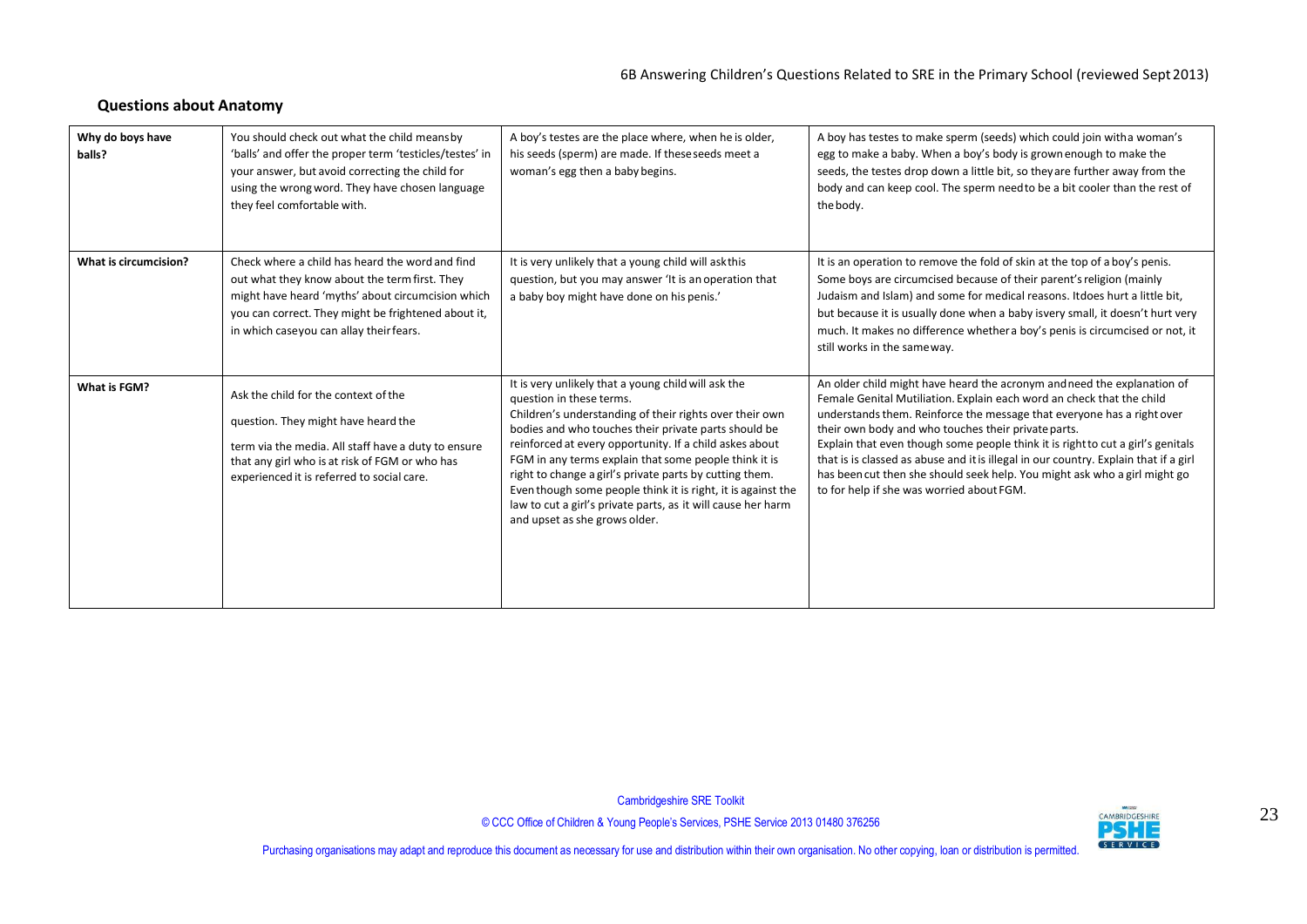### **Questions about Contraception**

| Why do people have sex<br>if they don't want<br>babies? | Children may have heard adult conversations in<br>person or through media where sex is not<br>associated with a desire to reproduce.                                                                                                                                                                                    | Sex is one way that grown ups who love each other can<br>show their love, even if they've chosen not to have a<br>baby.             | Sex is one way for a couple who love each other to show theirlove. Sex<br>involves being very physically close to the other person and feels very nice,<br>so adults who love each other might choose to have sex even if they don't<br>want to have a baby.                                                                                                                     |
|---------------------------------------------------------|-------------------------------------------------------------------------------------------------------------------------------------------------------------------------------------------------------------------------------------------------------------------------------------------------------------------------|-------------------------------------------------------------------------------------------------------------------------------------|----------------------------------------------------------------------------------------------------------------------------------------------------------------------------------------------------------------------------------------------------------------------------------------------------------------------------------------------------------------------------------|
| Can people stop babies<br>being made?                   | The general purpose of contraceptives should be<br>discussed without going into specific details. An<br>emphasis will be placed on the choice of parents to<br>have a baby. The loving stable relationship for the<br>rearing of children will be emphasised. Check out if<br>the child knows about any contraceptives. | Yes. Having a baby is such a special thing to do that<br>grown-ups might decide it is not the righttime for them<br>to have a baby. | Yes, adults might choose to have sex without wanting to make a baby. There<br>are different ways of stopping a baby being made, some of these ways stop<br>the sperm meeting the egg and some stop the egg from being released into<br>the mother's womb. Because having a baby is such an important decision to<br>make adults should thinkvery carefully before having a baby. |

### **Questions about Infections**

| What is HIV/AIDS? | The focus here should be on giving factual<br>information and challenging any prejudice the child<br>has shown. HIV and AIDS are not the same thing.<br>Human Immunodeficiency Virus leads to the<br>eventual break down of the body's systems for<br>fighting illnesses. When this happens the person<br>can become seriously ill and is said to have AIDS,<br>Acquired Immune Deficiency Syndrome. Emphasis<br>that HIV/AIDS can affect anyone, (it does<br>disproportionately affect some groups of people,<br>but this changes all the time) | A young child is unlikely to ask this question, but if<br>they do 'HIV/AIDS is a very serious illness which<br>can't be cured.' | HIV/AIDS is a very serious illness which can't be cured. It is passed by the<br>semen, fluid from the vagina, breast milk and blood of someone who is HIV<br>positive into the bloodstream of someone else. Because HIV is carried in blood,<br>we must be very careful about touching things with other people's blood on<br>them, that's why people wear gloves when they are giving someone else first<br>aid. It's also why you must always find a grown-up if you find something, like a<br>needle, which might have blood on it. You mustn't touch it. Anyone who has<br>sex with someone who is HIV positive could become HIV positive themselves,<br>unless they protect themselves by using a condom. |
|-------------------|--------------------------------------------------------------------------------------------------------------------------------------------------------------------------------------------------------------------------------------------------------------------------------------------------------------------------------------------------------------------------------------------------------------------------------------------------------------------------------------------------------------------------------------------------|---------------------------------------------------------------------------------------------------------------------------------|----------------------------------------------------------------------------------------------------------------------------------------------------------------------------------------------------------------------------------------------------------------------------------------------------------------------------------------------------------------------------------------------------------------------------------------------------------------------------------------------------------------------------------------------------------------------------------------------------------------------------------------------------------------------------------------------------------------|
|                   |                                                                                                                                                                                                                                                                                                                                                                                                                                                                                                                                                  |                                                                                                                                 |                                                                                                                                                                                                                                                                                                                                                                                                                                                                                                                                                                                                                                                                                                                |

Cambridgeshire SRE Toolkit

COCC Office of Children & Young People's Services, PSHE Service 2013 01480 376256 2013 201480 2013 24

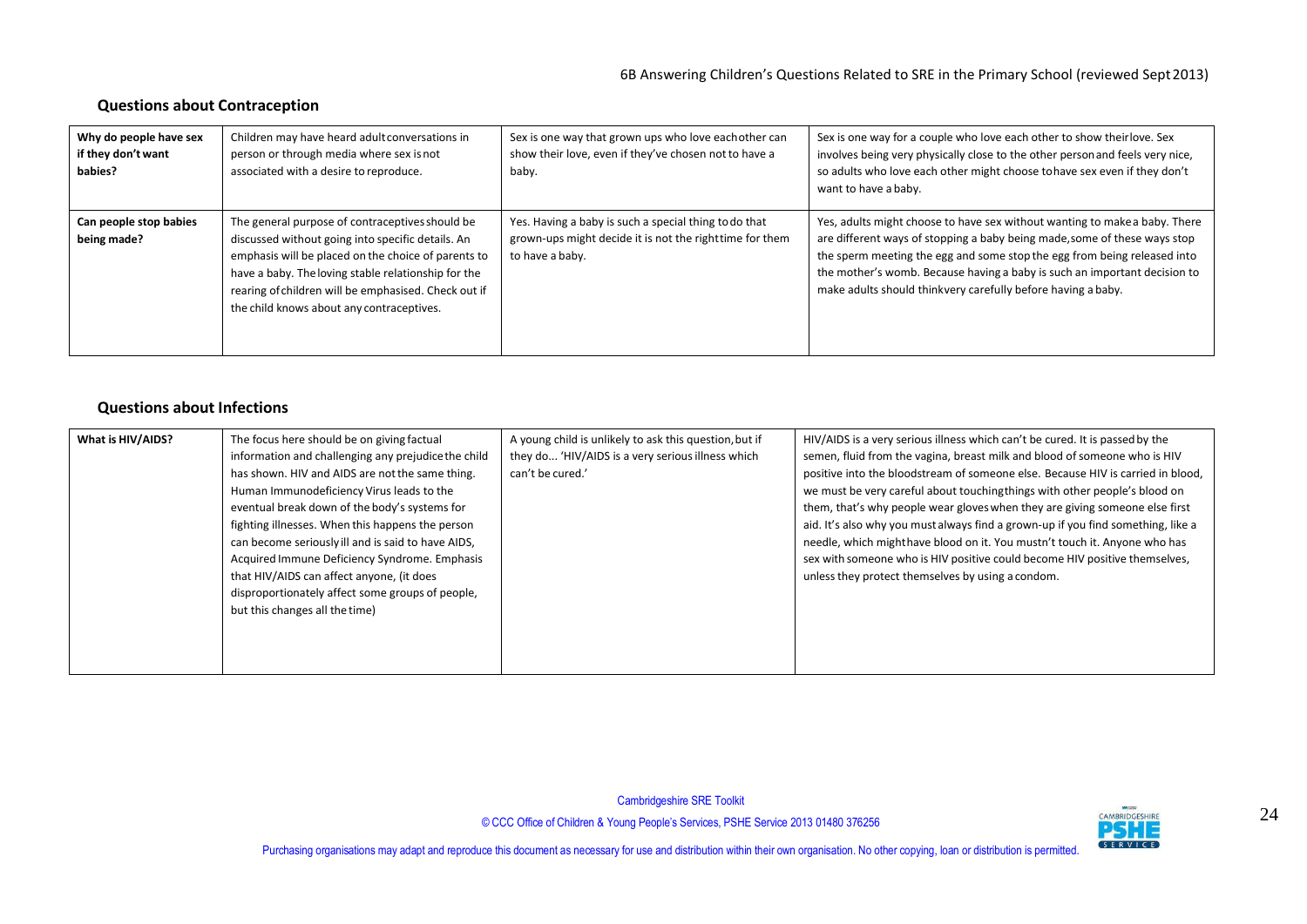### **Questions about Sexual Orientation**

| Why are some people<br>gay?    | Always check what a child understands by the term<br>'gay' before answering. Some children may have<br>heard the word in a pejorative context and will<br>need to be told it is not appropriate to use the<br>word in this way.                                                                                                                                                                                                                                                                                                                                                                                                                                                                                                                                                                                                                                                                                                                                                                            | People are called 'gay' if they love someone of the<br>same sex as them. So a gay man loves another man<br>and a gay woman loves another woman. | People are called 'gay' if they love someone of the same sex as them. So a gay<br>man loves another man and a gay woman (or lesbian) loves another woman.<br>The formal word to use is homosexual. We don't know why some people are<br>homosexual and some people areheterosexual, it's just the way they are. It<br>isn't right to use the word gay/poof/fag to insult someone. Being homosexual<br>is just the way some peopleare. |
|--------------------------------|------------------------------------------------------------------------------------------------------------------------------------------------------------------------------------------------------------------------------------------------------------------------------------------------------------------------------------------------------------------------------------------------------------------------------------------------------------------------------------------------------------------------------------------------------------------------------------------------------------------------------------------------------------------------------------------------------------------------------------------------------------------------------------------------------------------------------------------------------------------------------------------------------------------------------------------------------------------------------------------------------------|-------------------------------------------------------------------------------------------------------------------------------------------------|---------------------------------------------------------------------------------------------------------------------------------------------------------------------------------------------------------------------------------------------------------------------------------------------------------------------------------------------------------------------------------------------------------------------------------------|
| Why did I get called<br>'gay'? | Such incidents should be primarily dealt with as behaviour issues, as any other incidence of name calling. There are explicit references to sexual and homophobic bullying in the Anti-Bullying<br>Policy. An incidence of name calling is not the time to go into the details of the meaning of particular words, but instead to focus on the feelings of the person who is called the name. You<br>might say 'Some people use the word 'gay' to mean 'rubbish'. It is wrong to use the word 'gay' in this way as it hurts people's feelings.' You might then explain how you will follow up with the<br>name caller. The 'name caller' will be told that any sort of name calling is wrong. At a later time you might address the issue that many people call themselves gay and are proud to do so. You<br>might explain that any language or actions which put people down because they are gay is called homophobia. You might add that homophobia, along with racism, is an offence in this country. |                                                                                                                                                 |                                                                                                                                                                                                                                                                                                                                                                                                                                       |

Cambridgeshire SRE Toolkit

© CCC Office of Children & Young People's Services, PSHE Service 2013 01480 376256 25

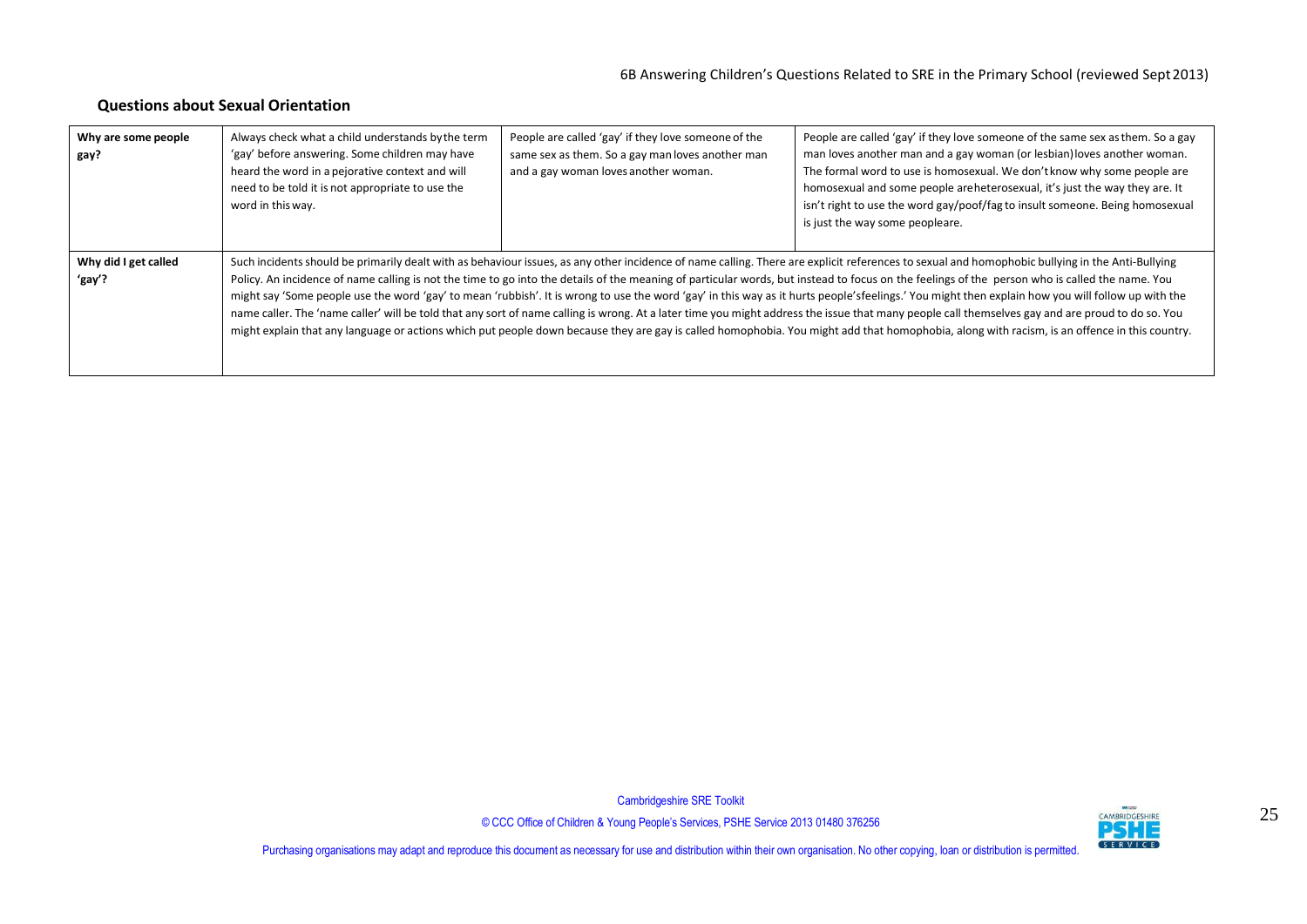### **Questions About Menstruation**

| When is it normal to<br>start a period?                | Check out what the child understands by the<br>term. Emphasise that everyone develops at<br>different rates.              | Most girls start their periods between 10 and 14<br>years, but some start earlier or later than that.                   | Most girls start their periods between 10 and 14 years, but some start<br>earlier or later than that. If a girl's periods have started it means that her<br>body is releasing an egg every month and this means a baby could start if<br>she hadsex.                                                                                                                                                     |
|--------------------------------------------------------|---------------------------------------------------------------------------------------------------------------------------|-------------------------------------------------------------------------------------------------------------------------|----------------------------------------------------------------------------------------------------------------------------------------------------------------------------------------------------------------------------------------------------------------------------------------------------------------------------------------------------------------------------------------------------------|
| How do you know which<br>hole to put the tampon<br>in? | This question denotes a significant lack of<br>awareness of the female anatomy. Use<br>drawing to illustrate your answer. | A woman has three holes in her 'private parts'. The<br>woman puts the tampon in her vagina which is the<br>middle hole. | A woman has three holes in her 'private parts'. The front one is a tiny hole<br>which passes wee (urine). The second one is her vagina andis the opening to<br>her uterus (womb). The third hole, the one at the back, is her anus which is<br>the one that poo (faeces) comesthrough. The period blood comes from her<br>womb and so the tampon goes in her vagina, the middle hole.                    |
| What could be wrong if<br>you miss a period?           | Some girls may be worried about erratic<br>periods, especially if they have started<br>menstruating.                      | Unlikely to be asked this by a young child.                                                                             | There are lots of reasons why a woman may miss her period. If she has only<br>just started her periods then her body may not have settled into a regular<br>monthly pattern yet. She may have been ill or not eating enough. She may<br>be pregnant if she has had sex without using contraception to stop a baby<br>being made. If a woman is worried about this she should see a nurse or a<br>doctor. |

| What age can you<br>start having sex? | Emphasise the difference between being physically<br>able to make a baby, the legal age of consent and<br>the emotional maturity needed to embark on a<br>sexual relationship. Also be aware that a child's<br>question might be prompted by a range of<br>experiences, including sexual abuse. | It is very unlikely a young child will ask this question, but<br>if they do consider the context of the question very<br>carefully. 'The law says you must not have sex until you<br>are 16. Everyone has the rightto say no to sex, however<br>old they are.' | The law says it is illegal to have sex with someone under 16. When someone<br>is deciding whether to have sex it is very important tothink about their<br>feelings for the other person. Sex is one way two people show that they love<br>each other and is something that should be thought about very carefully.<br>Everyone has the right to say no to sex, however old they are, even if they<br>are in a relationship with the person who wants to have sex with them. |
|---------------------------------------|-------------------------------------------------------------------------------------------------------------------------------------------------------------------------------------------------------------------------------------------------------------------------------------------------|----------------------------------------------------------------------------------------------------------------------------------------------------------------------------------------------------------------------------------------------------------------|-----------------------------------------------------------------------------------------------------------------------------------------------------------------------------------------------------------------------------------------------------------------------------------------------------------------------------------------------------------------------------------------------------------------------------------------------------------------------------|
|---------------------------------------|-------------------------------------------------------------------------------------------------------------------------------------------------------------------------------------------------------------------------------------------------------------------------------------------------|----------------------------------------------------------------------------------------------------------------------------------------------------------------------------------------------------------------------------------------------------------------|-----------------------------------------------------------------------------------------------------------------------------------------------------------------------------------------------------------------------------------------------------------------------------------------------------------------------------------------------------------------------------------------------------------------------------------------------------------------------------|

Cambridgeshire SRE Toolkit

© CCC Office of Children & Young People's Services, PSHE Service 2013 01480 376256 26

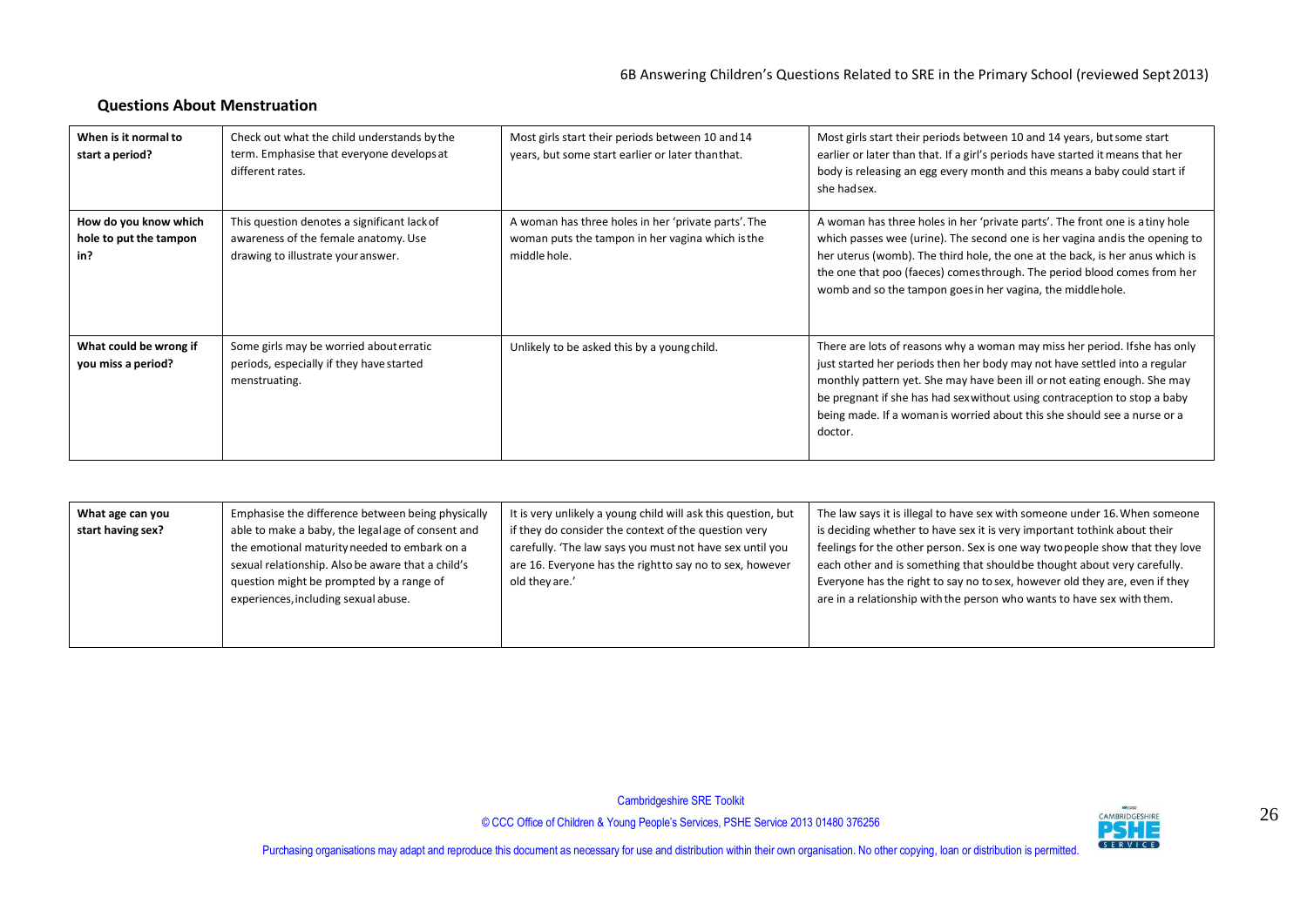6B Answering Children's Questions Related to SRE in the Primary School (reviewed Sept2013)

**Questions about Sexual Acts**

Cambridgeshire SRE Toolkit

© CCC Office of Children & Young People's Services, PSHE Service 2013 01480 376256 27

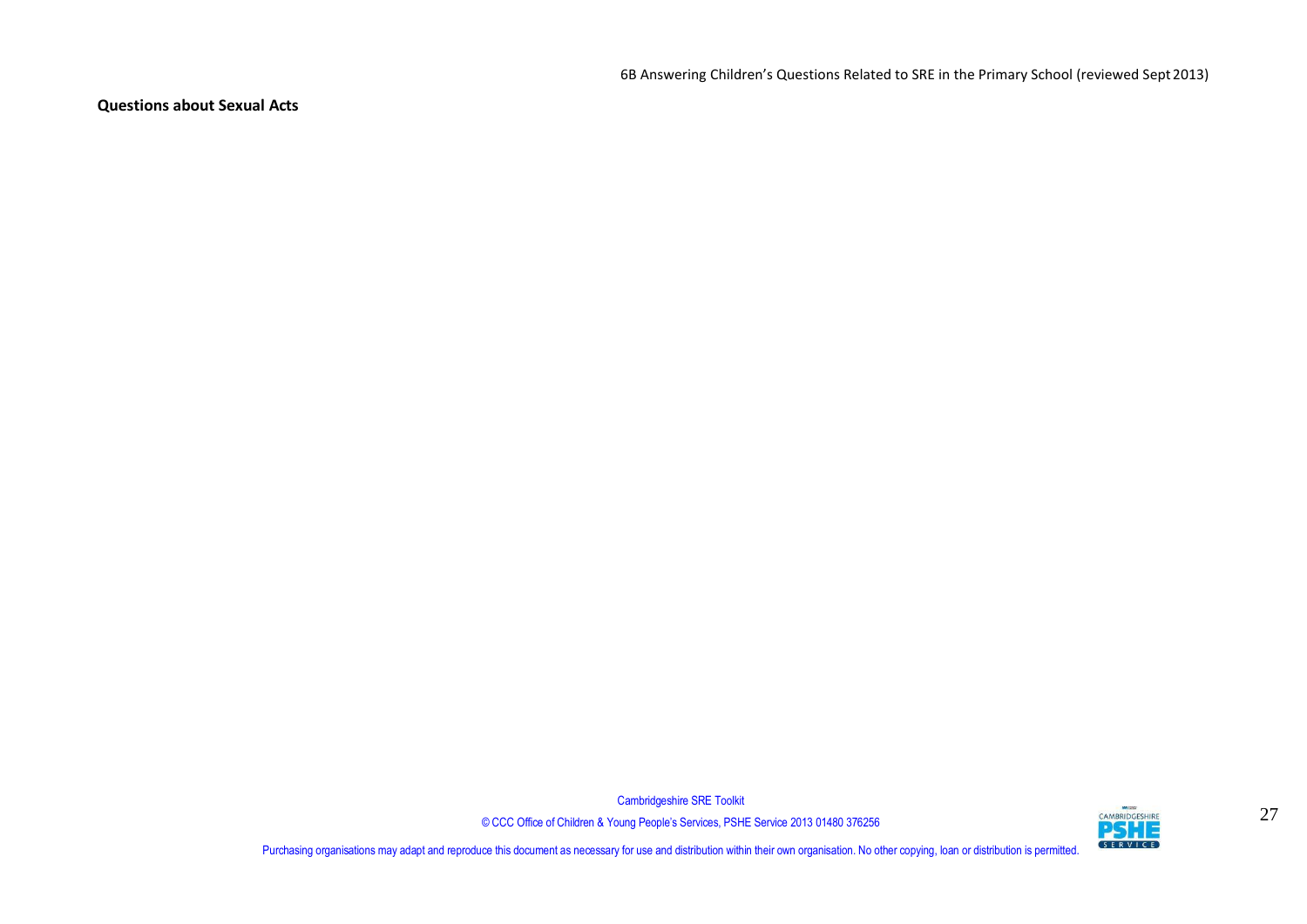| What is a blow job?                                 | You should always check out what a child already<br>knows when they ask an explicit question like<br>this. They may have no idea about its sexual<br>meaning and may be baffled by your response.<br>You should avoid leaving the child with the<br>impression that you are flustered, as this will<br>reduce the likelihood of them asking questions in<br>the future. | It is highly unlikely that a KS1 child will ask this<br>question, let alone have any understanding of its<br>sexual nature. If a child does have some explicit<br>knowledge you might need to enquiresensitively how<br>they came by this and share concerns about<br>inappropriate exposure to media etc with<br>parents/carers. It may be a Child Protection issue. In<br>response to the question you mightsay 'It is a way<br>that two grown-ups who love each other might show<br>their love'. | A KS2 child may have some understanding of the sexual nature of the phrase.<br>Check out what they think it means first and confirm if theyare right. If they<br>have no idea explain that it is a way that two adults who love each other might<br>get very close to each other and show theirlove. You may refer them to their<br>parents/carers for a fuller explanation.                                                                |
|-----------------------------------------------------|-------------------------------------------------------------------------------------------------------------------------------------------------------------------------------------------------------------------------------------------------------------------------------------------------------------------------------------------------------------------------|-----------------------------------------------------------------------------------------------------------------------------------------------------------------------------------------------------------------------------------------------------------------------------------------------------------------------------------------------------------------------------------------------------------------------------------------------------------------------------------------------------|---------------------------------------------------------------------------------------------------------------------------------------------------------------------------------------------------------------------------------------------------------------------------------------------------------------------------------------------------------------------------------------------------------------------------------------------|
| Why do some people<br>touch their private<br>parts? | A child might use a term like 'wanking'. If so<br>offer the proper term 'masturbation'. The<br>emphasis here should be on destigmatising<br>masturbation and checking out what a child<br>already knows about it.                                                                                                                                                       | Some people touch their private parts because it feels<br>nice.                                                                                                                                                                                                                                                                                                                                                                                                                                     | Some people touch their private parts because it feels nice. Aboy might<br>touch his penis and a girl might touch her clitoris. Some adults and younger<br>people masturbate and there is nothing wrong about it, but it is something<br>that should be done inprivate.                                                                                                                                                                     |
| Why do some<br>people watch<br>porn?                | Exposure, both accidental and sought, to<br>pornographic images is increasing. Teachers and<br>parents need to be open to conversations with<br>children about pornography in order to begin and<br>sustain healthy attitudes into the teenage years.                                                                                                                   | It is unlikely a young child would ask the question in<br>this way, but they may be exposed to explicit or<br>pornographic imagery. Forcing a child to view such<br>imagery is child abuse. Talk with a child about their<br>feelings associate with seeing an image which upset<br>them.<br>Contact parents if appropriate.                                                                                                                                                                        | Check a child's understanding of the term 'porn'. Explain that some people like<br>to watch porn as it makes them feel 'sexy'. Explain that porn is not 'real' and<br>that it is not a good source of information about relationships, people's bodies<br>or about sex. Ask the child who they would talk to if they wanted reliable<br>information about these things and who they would talk to if they saw an<br>image which upset them. |

Cambridgeshire SRE Toolkit

CAMBRIDGESHIRE<br>© CCC Office of Children & Young People's Services, PSHE Service 2013 01480 376256 CAMBRIDGESHIRE<br>Luce this document as necessary for use and distribution within their own organisation. No other conving, Joa